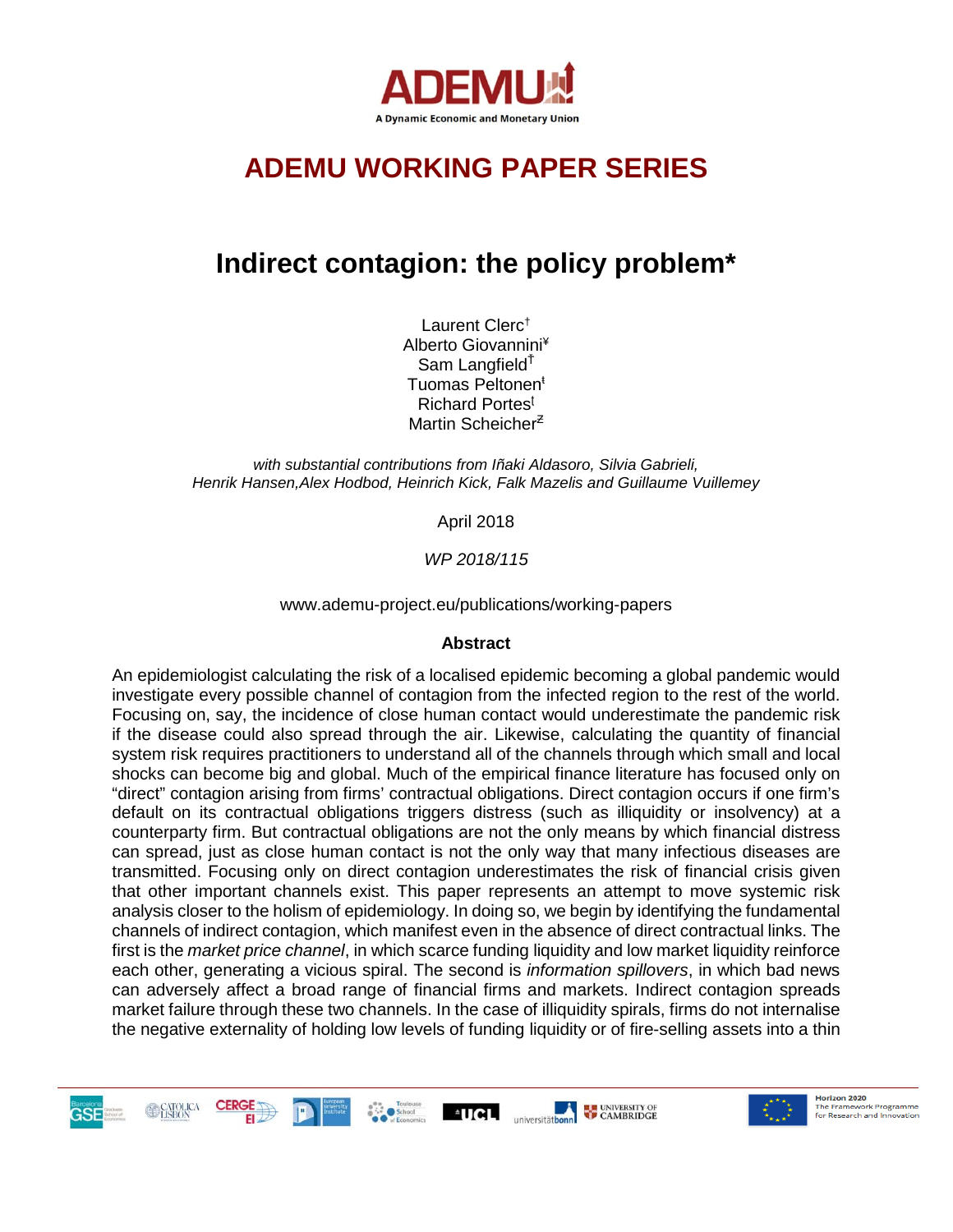

market. Lack of information and information asymmetries can cause markets to unravel, even following a relatively small piece of bad news. In both cases, market players act in ways that are privately optimal but socially harmful. The spreading of market failure by indirect contagion motivates policy intervention. Substantial progress has been made in legislating for policies that will improve systemic resilience to indirect contagion. But more tools might be needed to achieve a fully effective and efficient macroprudential policy framework. This paper aims to frame a highlevel policy discussion on three policy tools that could be effective and efficient in ensuring systemic resilience to indirect contagion – namely macroprudential liquidity regulation; restrictions on margins and haircuts; and information disclosure.

† Banque de France.

¥ ESRB Advisory Scientific Committee and Unifortune.

<sup>Ť</sup> ESRB Secretariat and Princeton University.

<sup>ŧ</sup> ESRB Secretariat.

<sup>ʈ</sup> ESRB Advisory Scientific Committee and London Business School.

 $z$  European Central Bank (Single Supervisory Mechanism).









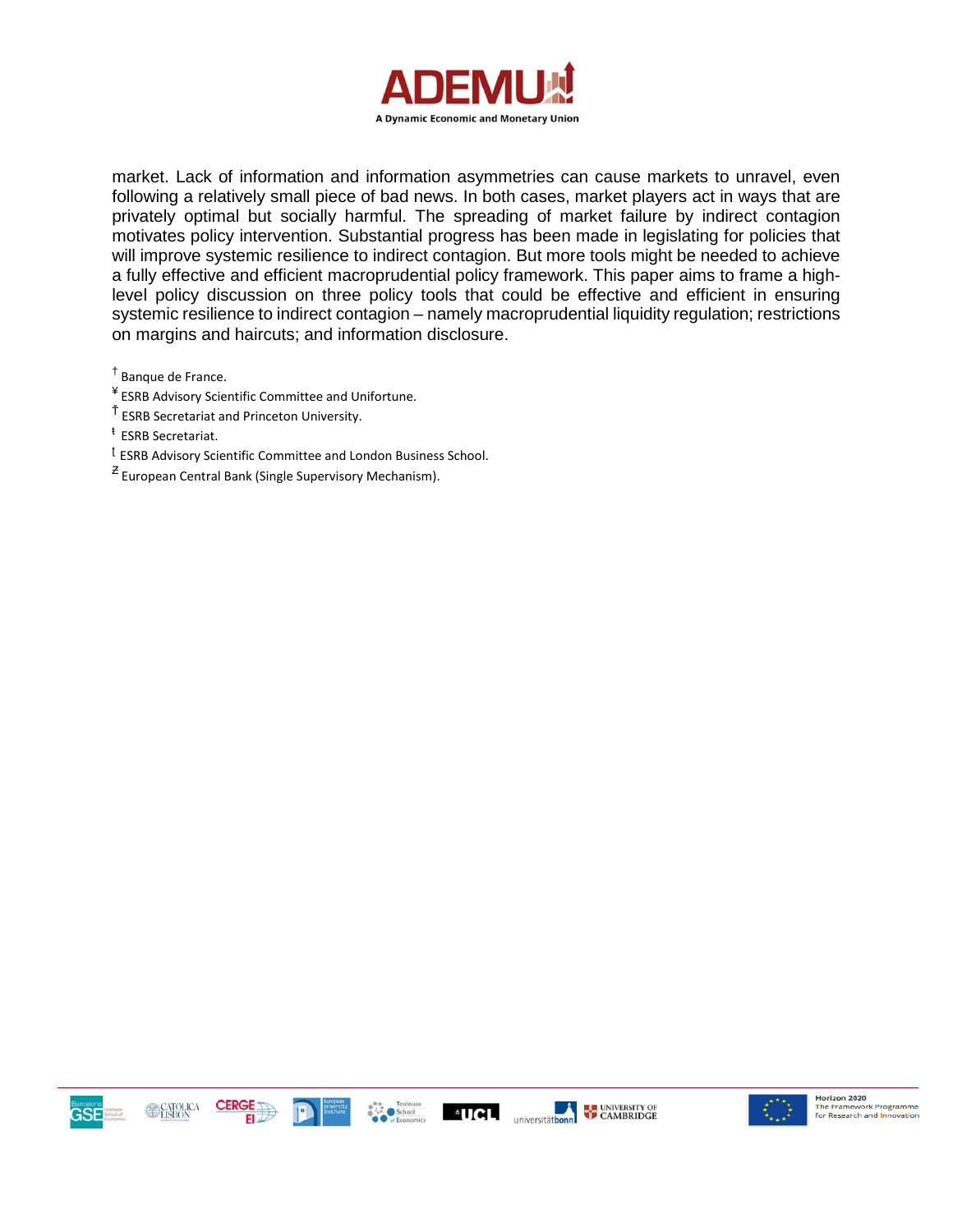

## **Acknowledgments**

#### *\*This paper was originally published in January 2016 for the European Systemic Risk Board.*

Acknowledgements: The paper benefited from extensive discussions at the ESRB General Board (chaired by Mario Draghi), the Advisory Scientific Committee (chaired by Philip Lane and Marco Pagano), and the Advisory Technical Committee (chaired by Stefan Ingves), and was completed under the auspices of the ESRB Expert Group on Interconnectedness (co-chaired by Laurent Clerc and Alberto Giovannini and supported by Sam Langfield). Useful comments were received from Toni Ahnert, Kartik Anand, Arnoud Boot, Markus Brunnermeier, Elena Carletti, Christian Castro, André Ebner, Philipp Hartmann, Martin Hellwig, Antoine Lallour, Stephan Luck, Francesco Mazzaferro, Marco Pagano, Javier Suarez and David Thesmar.

Disclaimer: The views expressed in the Occasional Papers are those of the authors and do not necessarily reflect the official stance of the ESRB or its member organisations. In particular, any views expressed in the Occasional Papers should not be interpreted as warnings or recommendations by the ESRB as provided for in Art. 16 of Regulation No.1092/2010 of 24 November 2010, which are subject to a formal adoption and communication process. Reproduction is permitted provided that the source is acknowledged.

This project is related to the research agenda of the ADEMU project, "A Dynamic Economic and Monetary Union". ADEMU is funded by the European Union's Horizon 2020 Program under grant agreement N° 649396 (ADEMU).

This is an Open Access article distributed under the terms of the Creative Commons Attribution License Creative Commons Attribution 4.0 International, which permits unrestricted use, distribution and reproduction in any medium provided that the original work is properly attributed.



\_\_\_\_\_\_\_\_\_\_\_\_\_\_\_\_\_\_\_\_\_\_\_\_\_







The ADEMU Working Paper Series is being supported by the European Commission Horizon 2020 European Union funding for Research & Innovation, grant agreement No 649396.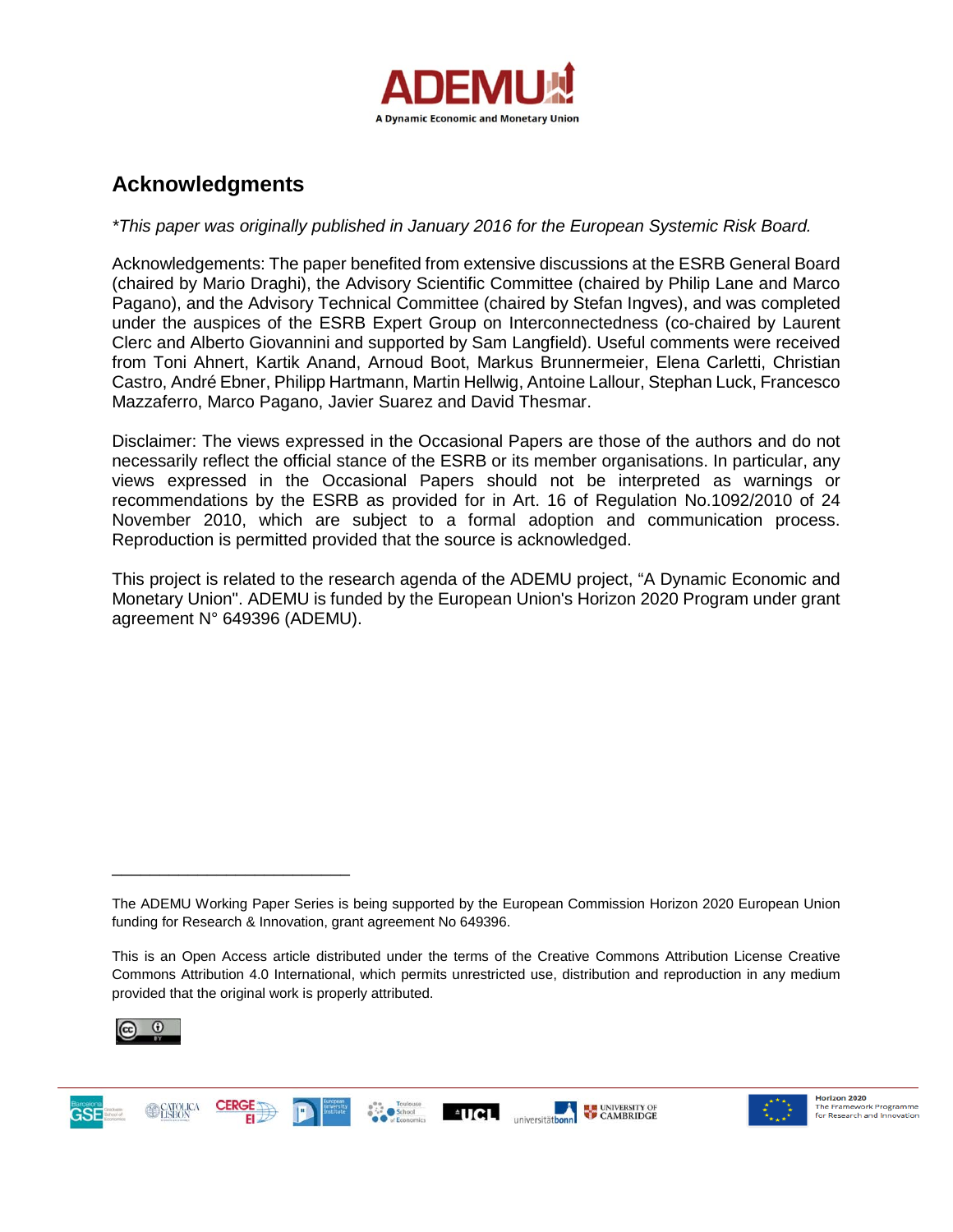

# **Section 1: Indirect contagion: the theory<sup>1</sup>**

Why did US sub-prime credit, which totalled \$1tn in 2007, trigger global financial crisis – while the dot-com equity market crash, which destroyed \$8tn of wealth in 2000, did not?

The scope for *direct* contagion, whereby counterparties fail to honour contractual obligations, was greater during the dot-com crash. The key ingredient in 2007 was *indirect* contagion, which occurs when firms' actions generate externalities that affect other firms through non-contractual channels.

Sub-prime losses triggered indirect contagion; the dot-com crash did not. Losses on sub-prime credit instruments over 2007-08 were primarily borne by highly leveraged financial intermediaries with substantial liquidity mismatch, as Bernanke (2012) highlights. Initial losses prompted these intermediaries to delever by selling assets – reducing their value and creating a fire sale externality. Uncertainty about the distribution of exposures drove a general risk retrenchment, causing short-term funding markets to evaporate. These channels were not triggered by the dot-com crash: losses were primarily borne by unlevered households with no liquidity mismatch and a low marginal propensity to consume.

The comparison of the dot-com crash with the sub-prime crisis illustrates a general insight, which is the motivation for this paper. The insight is that indirect contagion is the key ingredient through which small and local initial shocks become big, global and systemic. Microprudential regulation can help to mitigate indirect contagion by increasing the resilience of individual financial institutions. Macroprudential regulation should also be designed and calibrated with a view to mitigating the scope for indirect contagion to spread market failures.

Much of the empirical finance literature has focused only on "direct" contagion arising from firms' contractual obligations. Researchers' simulations using actual interbank loan data suggest that "domino defaults" arising from contractual violations are highly unlikely,<sup>2</sup> though they can be destructive in the event that they do materialise.<sup>3</sup> By contrast, models incorporating indirect channels of contagion are able to explain a distinct class of systemic crises that can occur even in the absence of contractual linkages.<sup>4</sup> Evidence suggests that losses owing to indirect contagion during systemic crises dwarf direct losses.<sup>5</sup> So it is not surprising that studies

<sup>&</sup>lt;sup>1</sup> This section was written by the authors, with substantial contributions from Silvia Gabrieli and Guillaume Vuillemey.

<sup>2</sup> Representative papers in this literature are Furfine (2003) for the US; Elsinger *et al* (2006) for Austria; Upper and Worms (2004) for Germany; Mistrulli (2007) for Italy; Degryse and Nguyen (2007) for Belgium; and van Lelyveld and Liedorp (2006) for the Netherlands. Alves *et al* (2013) study contagion within a network of large EU banks, and is therefore one of the few cross-country analyses available. Upper (2011) surveys and critically assesses the direct contagion literature.

<sup>&</sup>lt;sup>3</sup> Gai and Kapadia (2010) elucidate this common feature of financial (and more generally complex) systems: that they tend to be generally robust, but fragile to targeted attacks on specific (systemically important) nodes.

<sup>4</sup> Luck and Schempp (2015) develop a model in which an idiosyncratic run can lead to a systemic run by inducing an overall scarcity of liquid funds via the fire sale channel – even in the absence of direct contractual linkages. Anand, Gauthier and Souissi (2015) develop a model-based stress-testing framework that integrates fundamental solvency risk with funding liquidity risk and information asymmetries.

<sup>&</sup>lt;sup>5</sup> In an application of the Greenwood, Landier and Thesmar (2015) "vulnerable banks" framework to EBA stress test data, Lopez (2015) shows that the second-round effects owing to fire sale externalities tend to be greater in magnitude than an initial shock by a factor of approximately five.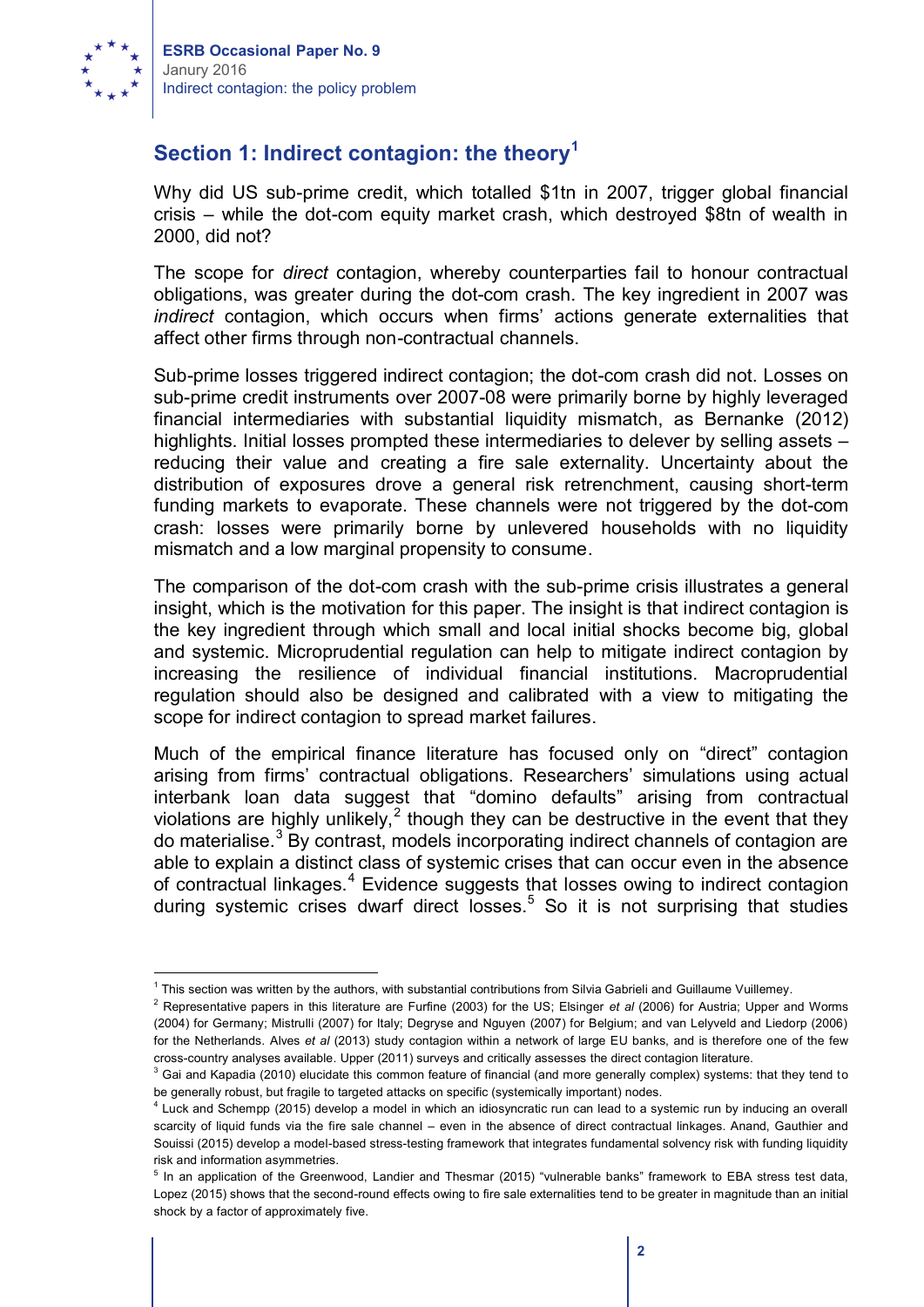



focusing only on direct contagion channels purport a much lower likelihood of distress than is suggested by a simple count of historical crises.

Direct financial contagion occurs when firms are connected by contractual obligations, and one or more counterparty no longer honours those obligations following a shock of some kind. Figure 1 provides a stylised illustration of such direct contagion, showing the impact of firm A's exogenous default on firm B's balance sheet.

By contrast, indirect financial contagion does not require any initial contract violation. Rather, indirect contagion occurs when firms' actions generate externalities which affect other firms through non-contractual channels. We distinguish two main families of such channels:

- A. Market-price channels: liquidation of balance sheets affects financial asset prices, affecting all actors exposed to such assets. Such liquidations may also give rise to liquidity problems, as the fall in value of collateral may trigger margin calls.
- B. Information channels: bad news, or rumours, may trigger hedging behaviour by direct and indirect counterparties to the distressed firm.

These indirect channels of contagion are the outcome of significant endogeneity. They often operate simultaneously, interacting with each other with potentially nonlinear effects. These indirect channels are likely to interact with the direct contagion channel, too, leading to systemic outcomes that are more severe than if only one contagion channel had been operational.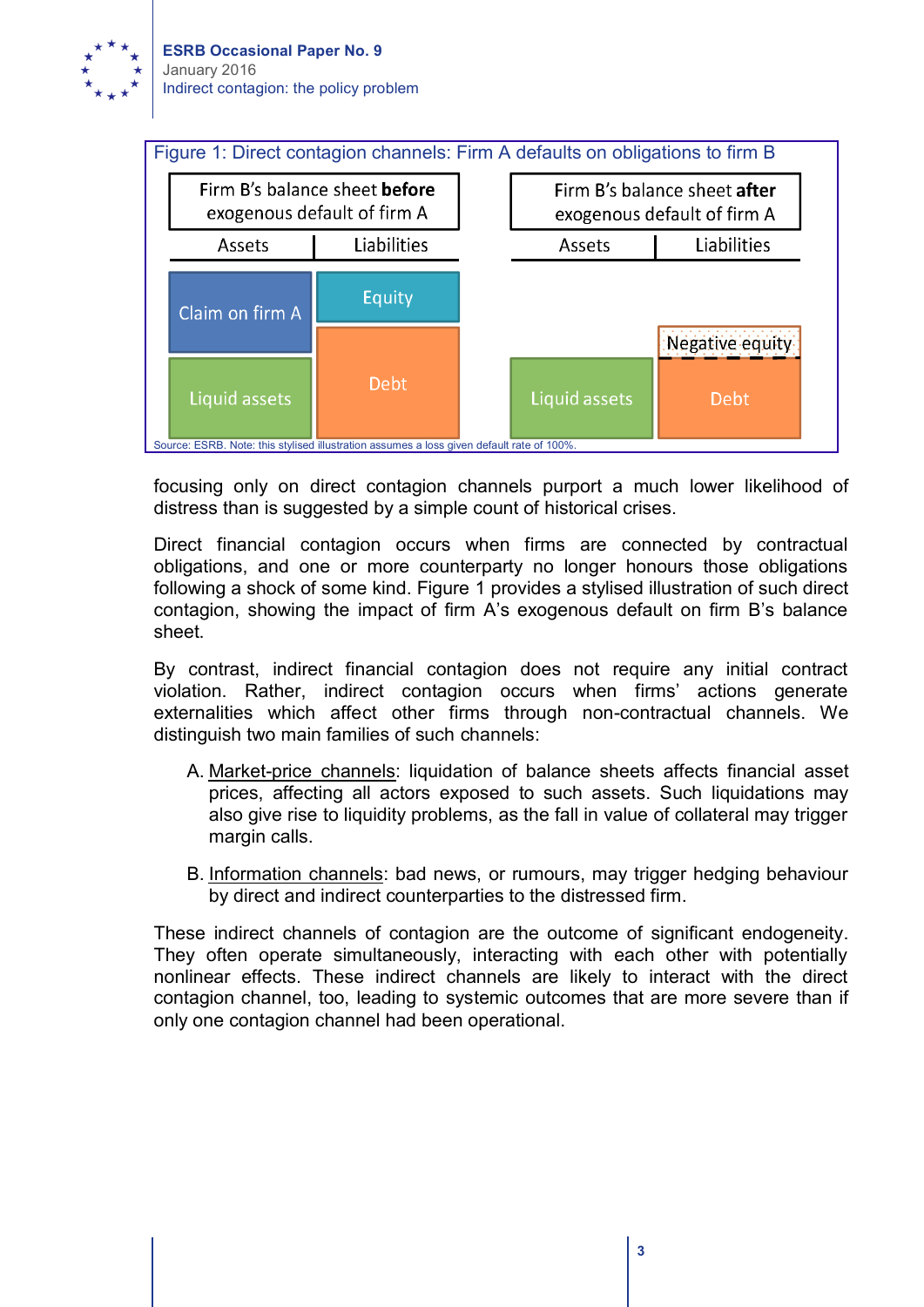

#### **Part A: Market-price channels**

Financial firms' fortunes are connected when they hold common or correlated assets. One firm's decision to sell can reduce the asset's market price. This price reduction would affect the market value of assets held by all firms that did not sell. Since liabilities are fixed, a reduction in a firm's market value of assets moves that firm closer to its point of default. $6$ 

This indirect channel of contagion is typically called a "fire sale externality".<sup>7</sup> The externality arises as one firm's decision to sell the commonly held or correlated asset affects the probability of another firm defaulting. The selling firm does not internalise this effect, and so the outcome is likely to be socially inefficient.

The effect of the fire sale externality is illustrated in Figure 2, which shows the markto-market balance sheets of two firms, A and B, before and after firm A decides to sell a commonly held illiquid asset. In this stylised example, the price movement following firm A's fire sale is so large that firm B becomes insolvent, as its assets are worth less than its liabilities. An analogous effect occurs when firm A decides to reduce new lending to a particular sector or region: this credit contraction will reduce the market value of firm B's existing claims on that sector or region.

The situation before the fire sale can be thought of in terms of a strategic game. If firms coordinate, they are all better off. But if some firms stop coordinating, all other firms suffer a loss; at the extreme, the drop in the mark-to-market value of their assets (owing to the fire sale) may render them insolvent. In practice, the "coordination" equilibrium may be difficult to sustain, since there are many financial firms (rendering co-ordination costly), and the costs of breaking any co-ordination agreement (in terms of smaller balance sheet size) are small relative to the costs of being left with the fire-sold asset (in terms of mark-to-market losses and potential insolvency).

A firm's decision to fire-sell assets may be a discretionary choice or imposed by exogenous shocks. Adrian and Shin (2010) find that both commercial and investment banks target a specific leverage ratio. In the case of investment banks, this target leverage ratio tends to be pro-cyclical; commercial banks tend to target a constant (acyclical) leverage ratio. In both cases, an increase in a bank's leverage relative to its target can prompt fire sales in order to reduce balance sheet size relative to equity. Greenwood, Landier and Thesmar (2015) show how such fire sales can affect other financial firms holding assets correlated with the fire-sold asset, following the basic mechanism illustrated in Figure 2. Fire sales can also be a necessary response to binding liquidity constraints: if a firm has a shortfall of cash relative to short-term liabilities, it might be forced to sell illiquid assets in a fire sale in order to generate more cash.

<sup>&</sup>lt;sup>6</sup> Another way of measuring the propagation of a market shock is through "excess price co-movements", i.e. price movements in excess of those which can be explained by fundamentals, with prices being alternatively stock market returns, interest rates, or exchange rates (Forbes and Rigobon, 2000). This contagion literature focuses on the transmission of shocks across countries; in this paper, we concentrate on the propagation of shocks across financial institutions.

 $^7$  For a selective review of some of the research on fire sales, focussing on both concepts and supporting evidence, see Shleifer and Vishny (2011).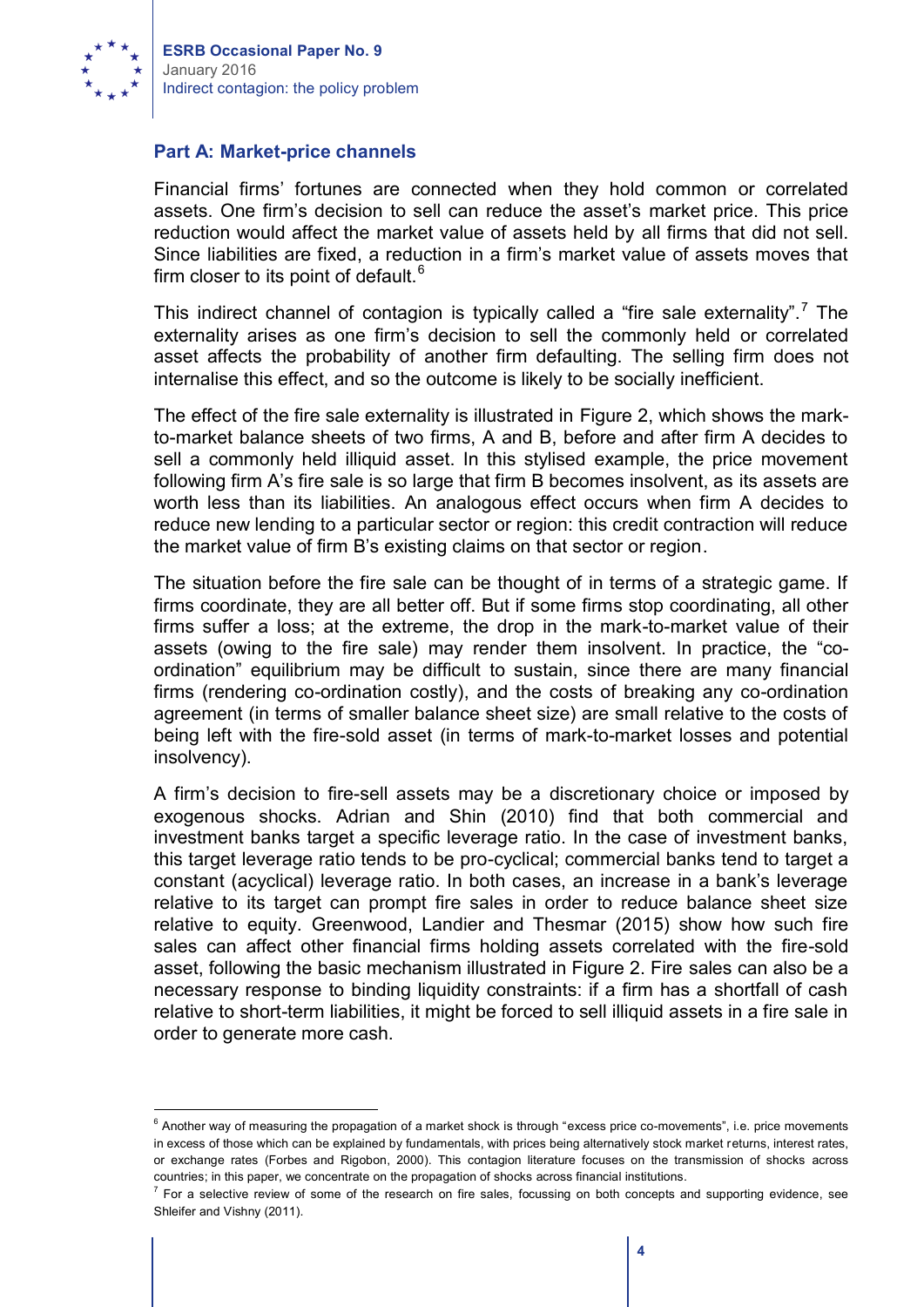



Market illiquidity worsens the fire sale externality. If a market were very liquid, one firm's decision to sell would have a small impact relative to the total volume of buy and sell orders, and so the market price would be insensitive to this decision. By contrast, if one firm's sell order is large relative to total market turnover, that sell order will trigger a price movement in excess of that which can be explained by fundamental asset value. The price movement is most severe for "crowded" trades in which many traders wish to sell simultaneously into an illiquid market.

Fire sales are most likely to occur during financial crises because market liquidity tends to be pro-cyclical: it is high when asset prices are rising during economic booms, and low when prices are falling during recessions (Figure 3). As such, the fire sale externality is likely to be potent precisely when firms are more prone to sell,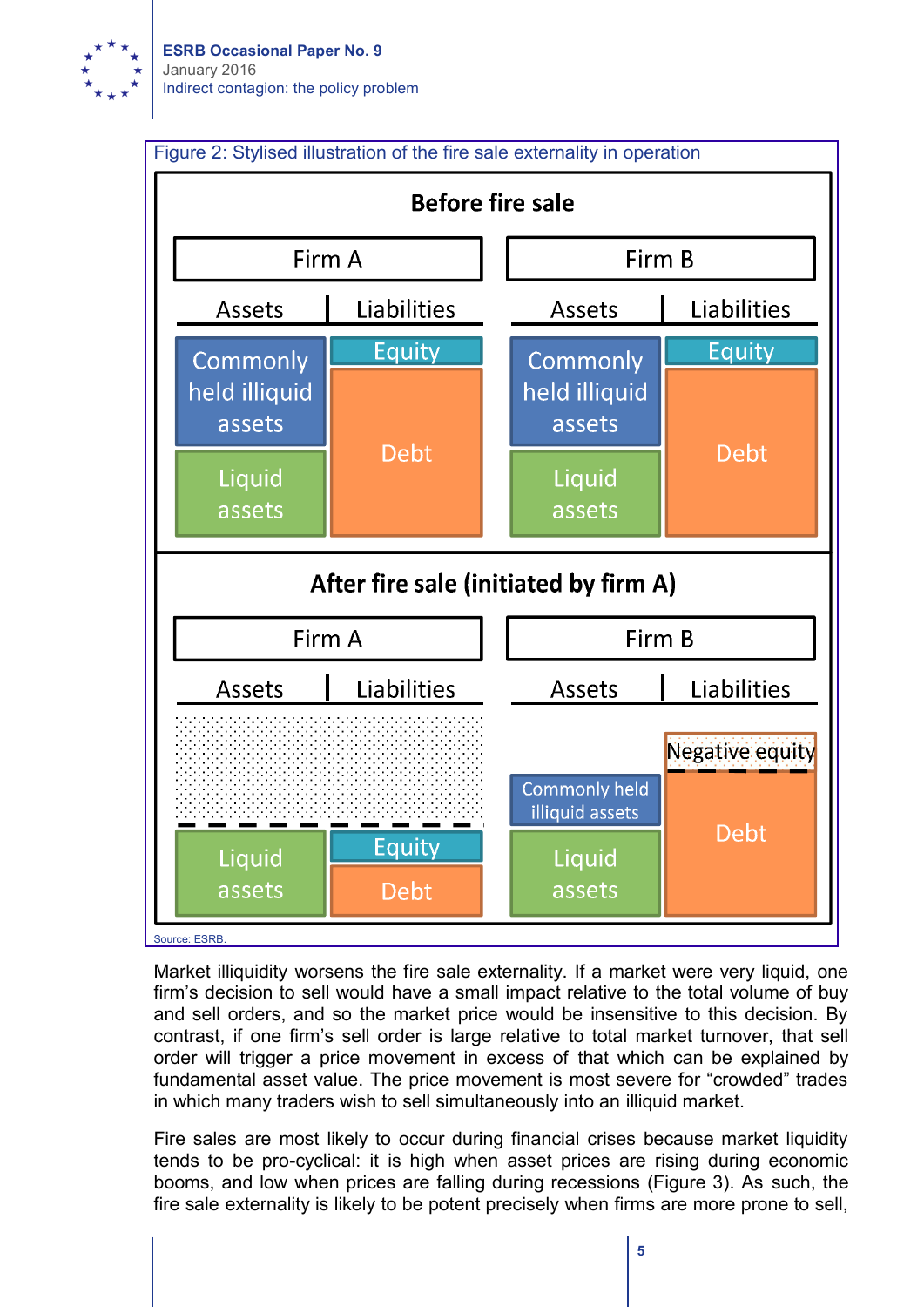

at the trough of the business cycle. Moreover, there is some evidence that correlation across asset classes increases during crises.<sup>8</sup> Fire sale externalities have broader implications when cross-asset correlations are high, since the fire sale reduces prices across a broader set of asset classes.

Empirical analysis shows that fire sale externalities can be sizable. Duarte and Eisenbach (2015) empirically implement the framework proposed by Greenwood, Landier and Thesmar (2015) using regulatory balance sheet data for US commercial banks and repo market data for broker-dealers. They construct a new



measure of "aggregate vulnerability" to fire sale spillovers: their results show that a 1% exogenous shock to assets can produce sizable fire sale externalities as a percentage of system capital, and that fire sale externalities were between two and three times larger during the 2007-08 financial crisis.

Fire sale externalities interact dynamically with balance sheet vulnerabilities – potentially creating an adverse feedback loop of illiquidity. A key balance sheet vulnerability is liquidity mismatch, which is a structural feature of many financial firms' business models, particularly banks and certain mutual funds.

Liquidity-constrained firms typically borrow cash, sometimes unsecured, but often secured against a liquid security in a sale and repurchase ("repo") transaction. In a repo, the amount of cash which is borrowed is almost always less than the face value of the security which is pledged. This haircut relative to face value is a function of the perceived riskiness of the security. Risk is higher if the underlying security is being fire-sold because the fire sale reduces the market value of the asset, thus prompting the repo counterparty to impose a higher haircut, or even to forestall new repos altogether.

Repo counterparties' behavioural response to an increase in market illiquidity reduces aggregate funding liquidity in the financial system. As liquidity-constrained firms start selling their more liquid assets, their balance sheet becomes more and more illiquid. As a result, they have a higher tendency to sell illiquid assets at a large discount. This creates the conditions for a system-wide illiquidity spiral: market liquidity and funding liquidity negatively interact with each other and coincidentally deteriorate. The stylised dynamics of this illiquidity spiral are illustrated in Figure 4.

<sup>&</sup>lt;sup>8</sup> For example, Longin and Solnik (2001), Ang and Chen (2002), Bekaert, Harvey and Ng (2005) and Corsetti, Pericoli and Sbracia (2005) find evidence that cross-asset correlation increases when returns are negative. However, evidence is mixed: Forbes and Rigobon (2002) attribute higher correlation during negative-return periods to the procyclicality of market volatility documented by Næs, Skjeltorp and Ødegaard (2011).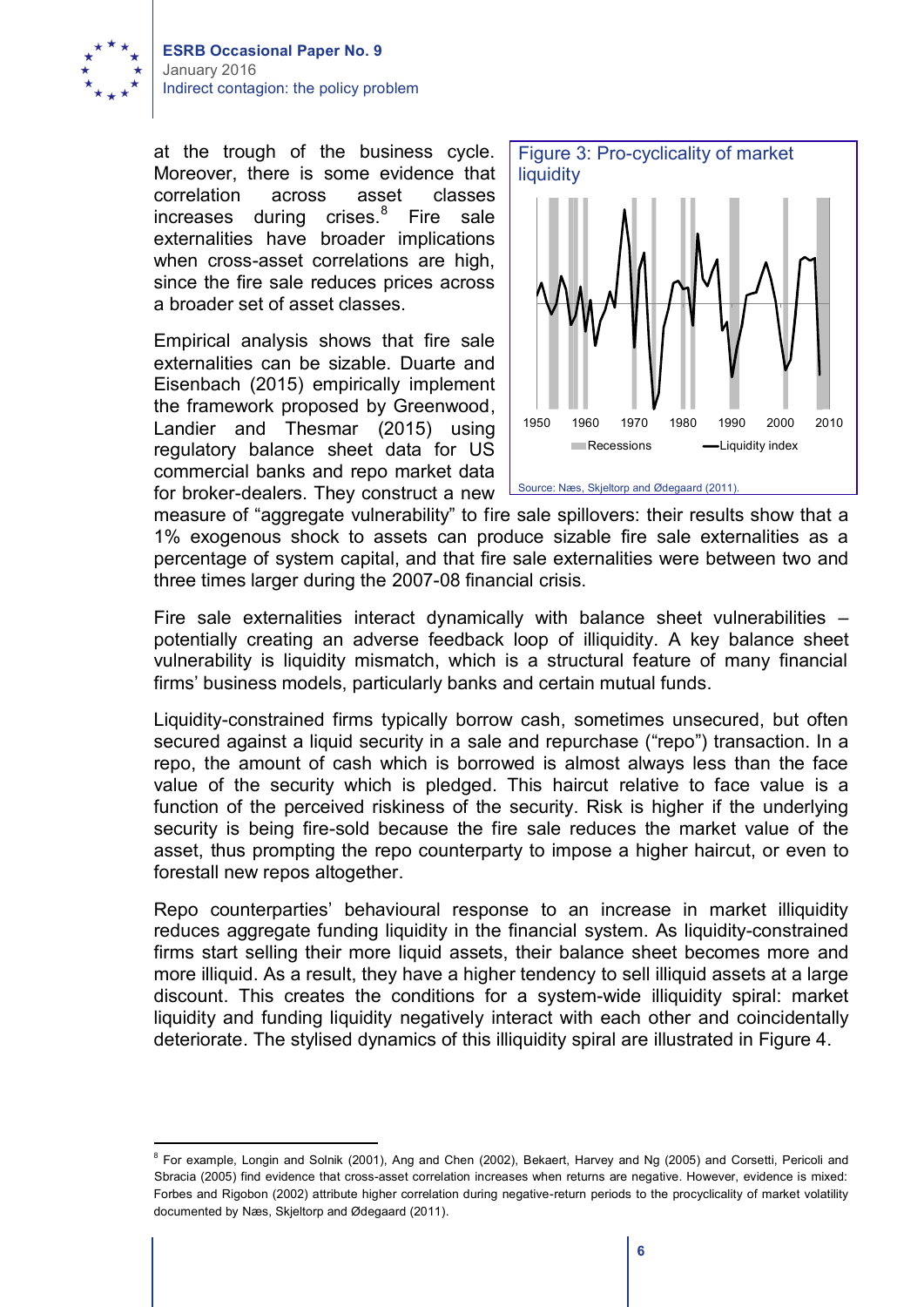

Repo transactions can therefore become an unreliable source of liquidity during financial crises, as liquidity transformation can cease to take place on the benign terms with which the cashborrower had become familiar. In the case of secured lending, a fall in collateral quality might prompt a *de facto* "run" by creditors in the form of calls for additional (variation) margin. The mechanics of such runs contributed to the collapse of Lehman (Duffie, 2010).

Gorton and Metrick (2012) show that the crisis of 2007-08 was effectively a run in

the US repo market, which led to a spiral of declining asset values and increasing repo haircuts. The declining asset values can be observed in Figure 5, which shows the evolution of the price for a basket of US sub-prime ABS initially rated AAA (ABX index vintage 2006-1). Note the strong temporary decline starting in late 2008 and followed by a recovery from summer 2009 onward. As Gorton and Metrick argue, this price collapse led to several asset classes becoming ineligible as collateral – equivalent to a haircut of 100%.<sup>9</sup> Gorton and Metrick's analysis reveals how the crisis spread from sub-prime housing assets to other assets classes with no direct connection to the housing market.

The potential unreliability of short-term repo transactions as a source of funding liquidity during crises is a common feature across repo markets. However, repo markets differ in important ways, implying that some repo markets might be particularly vulnerable to runs. For example, one of the key technical characteristics which contributes to the fragility of the US repo tri-party repo market is that of the "unwind procedure".<sup>10</sup>

In addition to repo, contagion via runs also affected other classes of short-term



Figure 5: Price index of sub-prime ABS 110 100 90 80 70 60 50 2007 2008 2009 2010 2011 Source: JP Morgan Datametrics

<sup>&</sup>lt;sup>9</sup> Gorton and Metrick show how in 2007-2008 higher counterparty credit risk, hence higher bank credit spreads, resulted in lower values for repo collateral (often consisting of securitised bonds). Then concerns about the liquidity of markets for the bonds used as collateral led to increases in repo haircuts. The combination of declining asset values and increasing haircuts resulted in a *de facto* insolvency of the financial system, analogous to the banking panics of the 19th century.

 $10$  The daily time gap between the unwind and rewind of repos drives much of the dealers' demand for intraday funding liquidity from the clearing banks. By contrast, "through-the-day collateral substitution" is prevalent in European tri-party repo markets: this is a process by which dealers can substitute collateral (including cash) into repo deals without unwinding them, in order to extract a needed security, possibly at multiple points in the business day. Thus, the contract design prevalent in European triparty repo markets virtually insulates euro repos from several (possibly systemic) threats inherent in the US tri-party repo mechanism, including the collapse of clearing banks, and the adverse consequences for repo sellers if the clearing bank exercises its right to withdraw the intraday credit extensions (see Copeland *et al* (2011) and Mancini *et al* (2016)).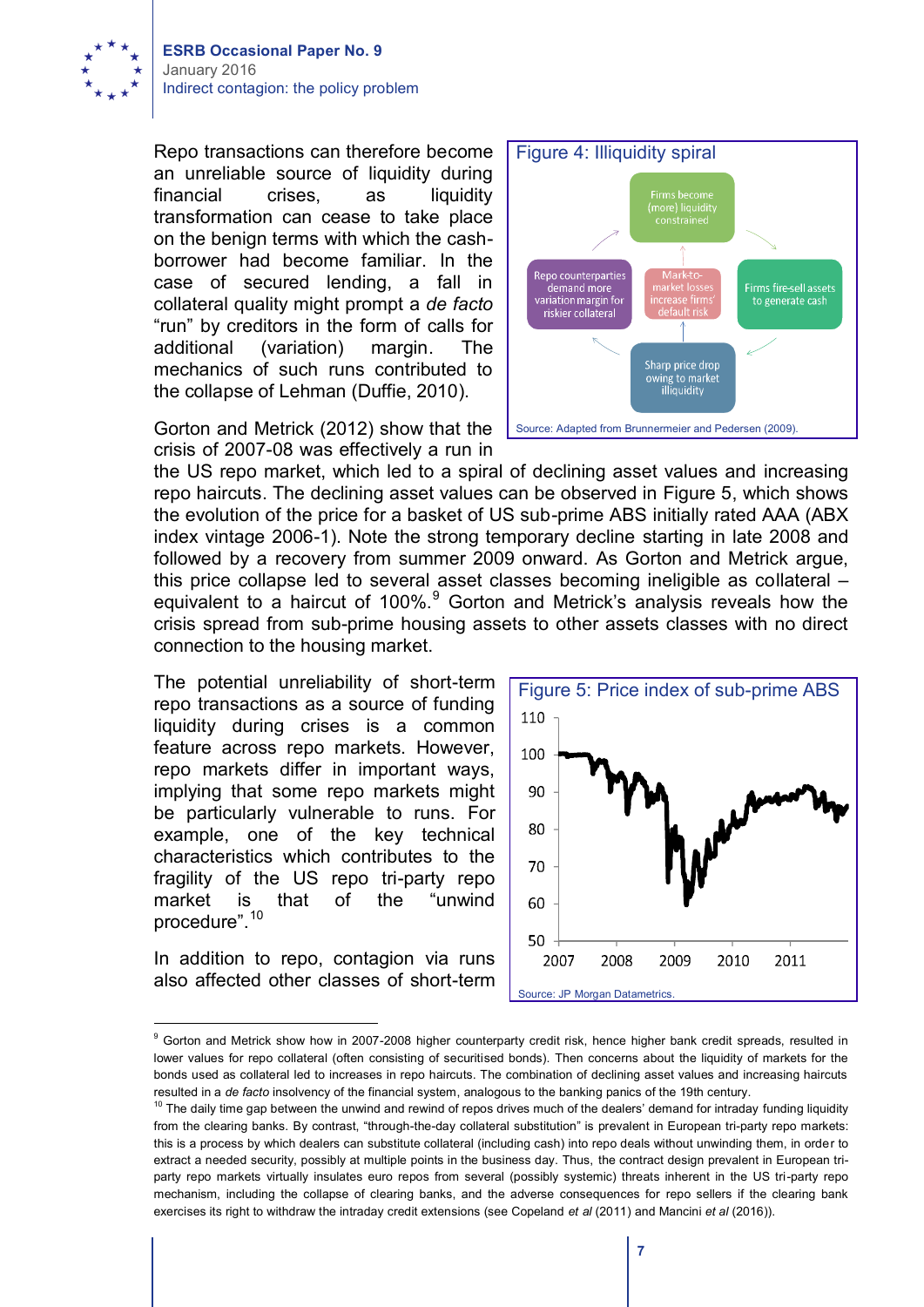

debt during the crisis. This is particularly true of asset-backed commercial paper and structured investment vehicles (Covitz, Liang and Suarez, 2009; Acharya, Schnabl, and Suarez, 2009). However, the possibility to "rehypothecate" collateral in a repo contract – i.e. the fact that a depositor of cash in the bank takes physical possession of bond collateral and then can reuse that collateral – makes a run in the repo market potentially more systemic.

The total quantity of repo transactions is voluminous, which magnifies the potential impact of illiquidity spirals on banks' balance sheets (Rosengren, 2014). According to the International Capital Market Association's (ICMA) survey of 68 EU institutions, the total value of outstanding repos has remained relatively stable at around €3tn since 2004 (Figure 6). At the end of 2013, the precise figure was €2.7tn, amounting to about 6.5% of EU banks' total assets.<sup>11</sup> This is a relatively large share of shortterm financing, given that most of banks' assets are illiquid.



#### **Part B: Information spillovers**

When investors are sensitive to fundamental changes in information, bad news about one financial firm can prompt a run on that firm and also affect other financial firms. Reserve Primary Fund, a large money market mutual fund, is a case in point. On 16 September 2008, Reserve Primary wrote down the value of its \$785m claims on Lehman to zero and reduced its net asset value per share from \$1 to \$0.97. In response, Reserve Primary's investors "ran" by requesting redemptions *en masse*, which Reserve Primary was unable to honour. A more general run on money market funds followed.

In this example, there are two types of information contagion. The first type of information contagion is captured in Figure 7, which illustrates the effect on Firm B of Firm A's default. The revelation of Lehman's default, combined with knowledge of Reserve Primary's \$785m exposure to Lehman, triggered a run on the fund by its short-term investors. Without the run, Reserve Primary would have been able to survive by lowering its yield and organically growing its net asset value per share back to \$1. At 1.2% of its total assets, Reserve Primary's exposure to Lehman was substantial but manageable. But the widespread redemption calls by short-term investors precluded this solution. Thus the substantial-but-manageable information innovation (i.e. Reserve Primary's exposure to Lehman's default) interacted negatively with Reserve Primary's structural liquidity mismatch to generate an unmanageable run.

<sup>&</sup>lt;sup>11</sup> This comparison underestimates the importance of the repo market, since ICMA's survey includes only 68 institutions, whereas the total assets figure includes all EU banks.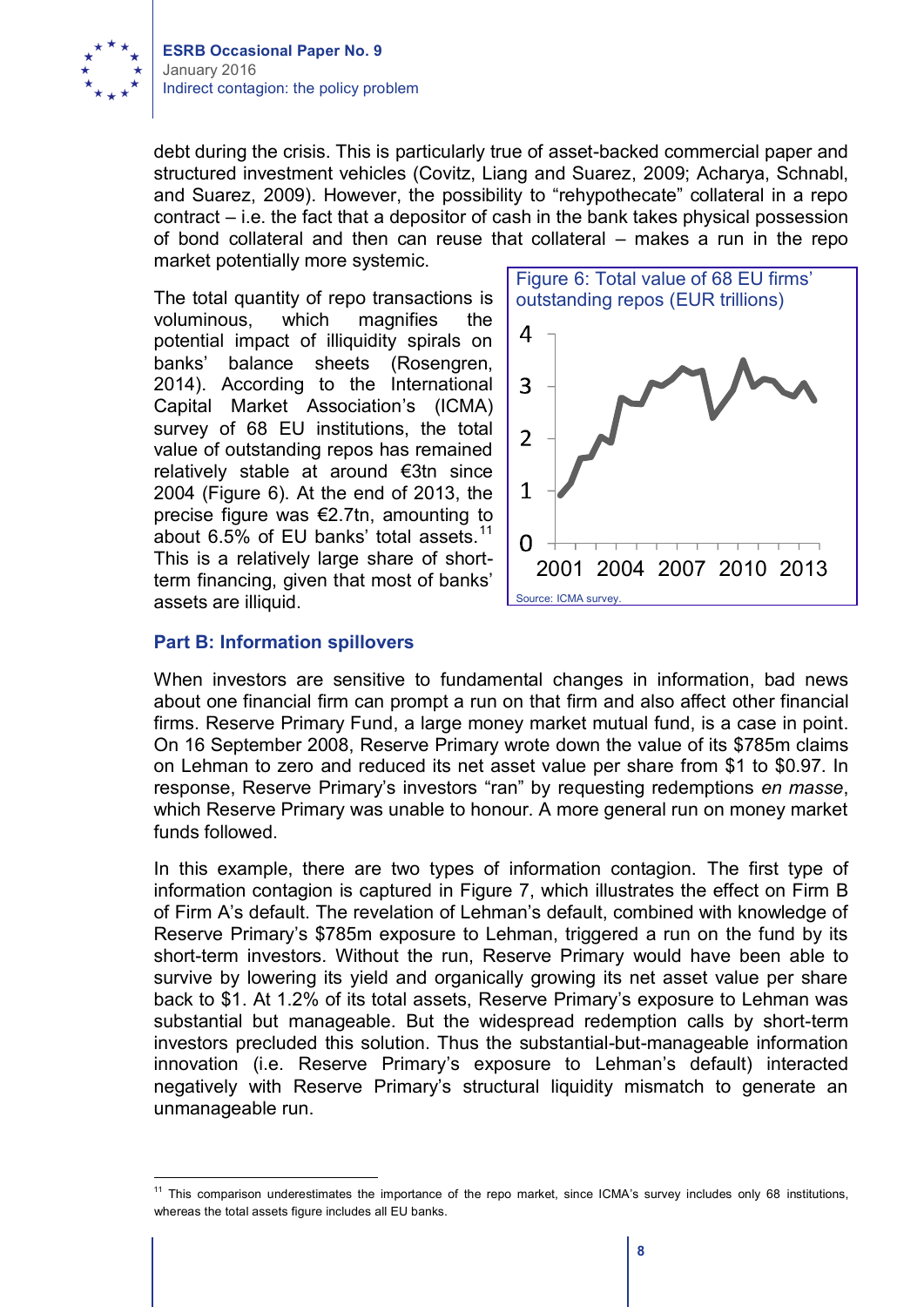



The second type of information contagion is captured in Figure 7, which illustrates the effect of these events on Firm C. In our example, a more general run on money market funds followed the run on Reserve Primary. Over three days, \$169bn was redeemed from prime institutional funds, even though most of these funds were not directly affected by Lehman's bankruptcy.

Why did Lehman's bankruptcy trigger a run on Reserve Primary and the wider industry of money market funds? Answering this question is key to understanding the mechanics of information spillovers, and requires us to return to the theory of runs.

In the classical banking model of Diamond and Dybvig (1983), runs by banks' unsecured short-term creditors or depositors arise as pure panic-based phenomena, and can happen at any time, not only during an economic or financial crisis. Empirically, however, runs are rarely driven by pure hysteria; they rather tend to be related to fundamental changes in information, such as bad news about the health of a bank or the financial system.<sup>12</sup> For instance, Iyer and Peydró (2011) find that, following the sudden failure of a large cooperative bank in India, banks with higher interbank exposures to the failed bank suffered larger withdrawals by their depositors. In this case, information spillovers amplified the initial effect of direct contagion.

 $12$  Empirical studies on bank contagion test whether bad news, such as a bank failure or the announcement of an unexpected increase in loan loss reserves, adversely affect other banks using a variety of indicators (intertemporal correlation of bank failures, bank risk premia and stock price reactions). See, for example, Hasan and Dwyer (1994) and Calomiris and Mason (2003).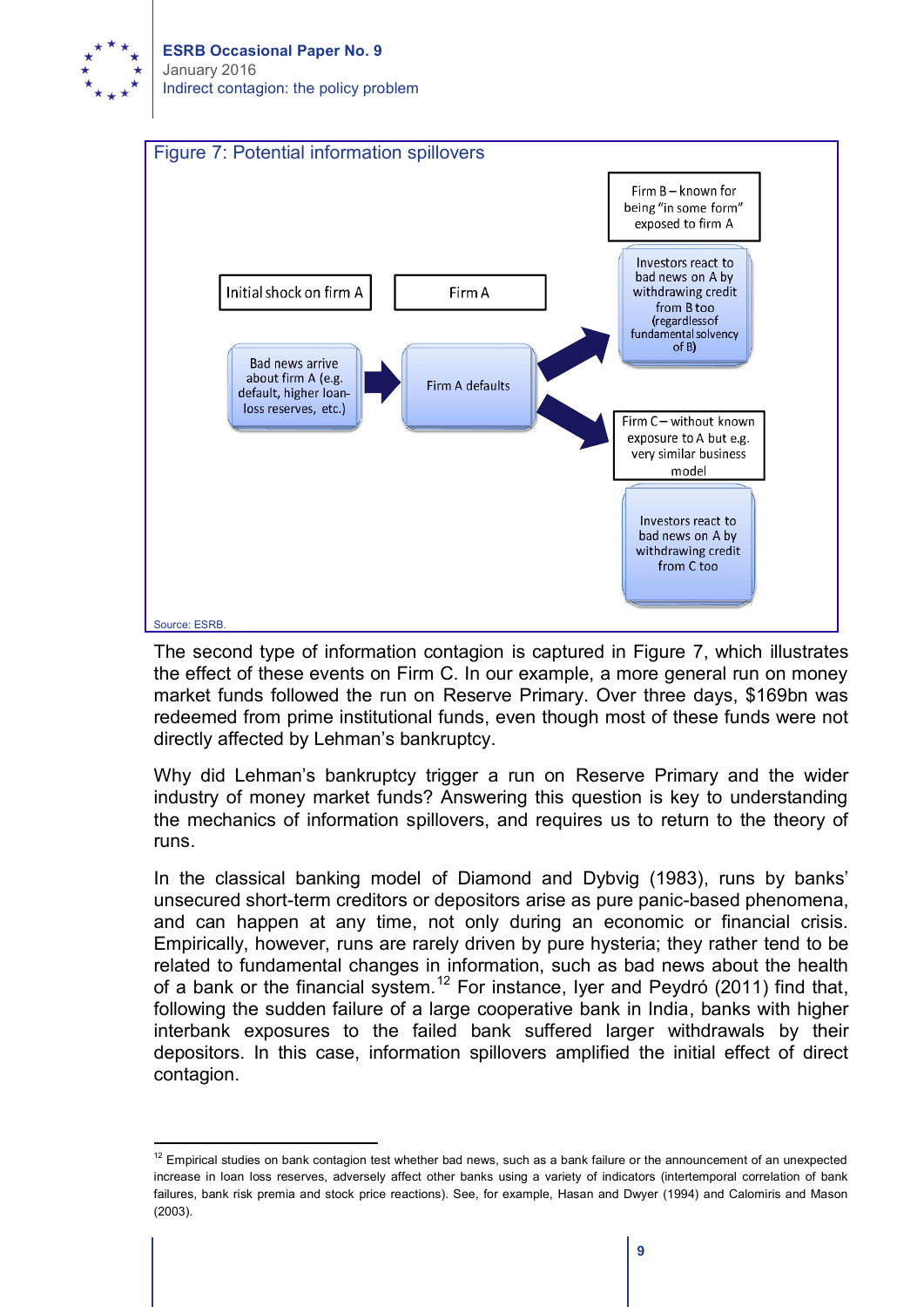

In the theories of runs based on fundamentals, runs are usually triggered when the realisation of a fundamental variable (e.g. the return of the long-run project) is below some threshold. As a result, relatively small changes in the information environment can lead to large changes in behaviour (Jacklin and Bhattacharya, 1988). In the model of Acharya, Gale and Yorulmazer (2011), a small change in the fundamental value of an asset used as collateral in the short-term debt market can be associated with a sudden collapse in the debt capacity of a firm. This result is related to the lack of arrival of good news about the value of the asset used as collateral to roll over debt when the tenor of the debt is very short.

Both the pure panic-based and the fundamentals-based views of runs are synthesised by the global games literature, in which poor fundamentals trigger selffulfilling beliefs about a financial crisis: a crisis occurs if a sufficiently large proportion of depositors withdraw from a bank, creditors do not roll over debt or currency speculators attack a peg.<sup>13</sup> Ahnert and Kakhbod (2015) show how a small change in public information about bank fundamentals can result in a large change in the proportion of informed investors and thus increase the probability of a financial crisis.

Instead of focusing on the ex post effects of a failure or change in the fundamental value of assets, Acharya and Yorulmazer (2008) analyse the ex ante response of banks to adverse news about other banks. They show that information contagion can occur when bank loan returns have a common systematic factor: a bank's borrowing cost increases following adverse news about another bank since such news conveys adverse information about the common factor. Ex ante, the likelihood of such "information contagion" induces bank owners to herd with other banks and undertake correlated investments, for instance by lending to similar industries, in order to minimise their expected borrowing costs.

The link between commonality in bank asset portfolios and information contagion is analysed in a network setting in Allen, Babus and Carletti (2012). They show that when bank debt is short-term, and the portfolio quality of individual banks is opaque, creditors can decide not to roll over debt in response to adverse aggregate signals about bank solvency. Greater commonality in bank portfolios increases the likelihood of information contagion.

Caballero and Simsek (2013) provide a related theoretical model embedding uncertainty about the asset structure of banks. In their model, the complexity of financial linkages creates uncertainty about the network of cross-exposures of banks. Since domino effects are more likely in crises, banks become concerned that they can be affected via third parties. The structure of the network matters since uncertainty is higher for "distant" exposures. Such uncertainty can dramatically amplify banks' perceived counterparty risk, and make them reluctant to buy risky assets. Ultimately, banks can even turn into sellers: the model features a fire sale equilibrium, in which the price of legacy assets collapses.

<sup>&</sup>lt;sup>13</sup> See Goldstein and Pauzner (2005), Rochet and Vives (2004) and Aldasoro and Faia (2015) for an application to bank runs.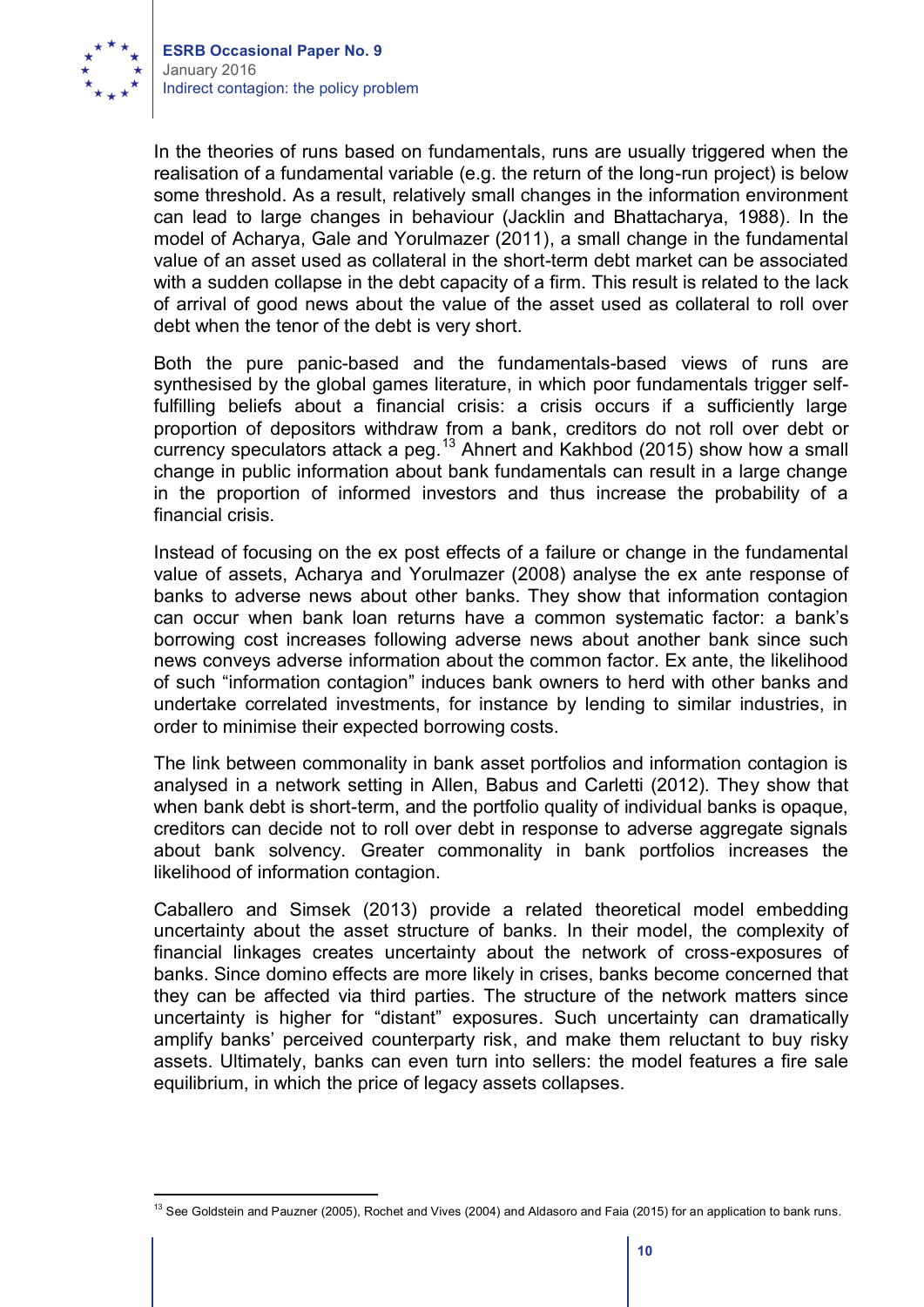

## **Section 2: Existing policies to mitigate indirect contagion<sup>14</sup>**

Effective policy design must be firmly grounded on the identification of market failures or other externalities which policy intervention can correct. For example, the propagation of financial shocks through the liquidation of positions in securities is not necessarily the manifestation of a market failure. In certain circumstances, such propagation is simply a natural process by which the financial system absorbs shocks.

However, one place to look for social losses is bankruptcy. Bankruptcy entails deadweight losses, and the risk in a systemic event is the accumulation of numerous bankruptcies. Many of the behaviours we have described in this paper are triggered by financial firms' concern about getting close to the zero equity constraint. Similarly, liquidity constraints are an additional determinant of financial actors' behaviour in response to shocks; the trigger of bankruptcies is often illiquidity, rather than insolvency.

As a result, indirect contagion tends to spread market failures. This motivates policy intervention to reduce the risk of indirect channels of contagion. Since 2008, a wide array of policy reforms has helped to fix the fault lines that caused the global financial crisis. The FSB (2014) describes this job as "substantially complete". Since illiquidity spirals and information spillovers played an integral role in the recent crisis, as they have in crises throughout financial history, many of these policy reforms help to build systemic resilience to indirect contagion. This section highlights the main reforms from the point of view of mitigating the effects of indirect contagion.

Policies that strengthen the financial system against direct contagion also improve systemic resilience to indirect contagion. For example, by improving banks' lossabsorbency capacity, capital regulation makes each bank more resilient to losses on direct exposures, while simultaneously reducing the extent to which banks are forced to fire-sell assets to meet short-term obligations.

The list of policies considered below will therefore look familiar, but we consider them in terms of their effectiveness in dampening indirect channels of contagion. As in Section 1, we focus on the market-price channel and the information channel. We do not seek to be exhaustive in characterising the full range of policies that can mitigate each channel; instead, we focus on the most relevant elements, with a view to characterising the current regulatory landscape.

### **The market price channel**

*Capital regulation***.** Limiting the degree of leverage on financial firms' balance sheets ensures that there is sufficient equity to absorb unexpected losses in most adverse scenarios. Firms are (indirectly) hit by mark-to-market losses when they hold assets correlated with a fire-sold asset. With sufficient equity, these losses can be managed – allowing the firm to hold on to illiquid assets at least until the fire sale is over and asset prices have returned to their fundamental value. Well capitalised financial firms are also more likely to

<sup>&</sup>lt;sup>14</sup> This section was written by the authors, with substantial contributions from Alex Hodbod.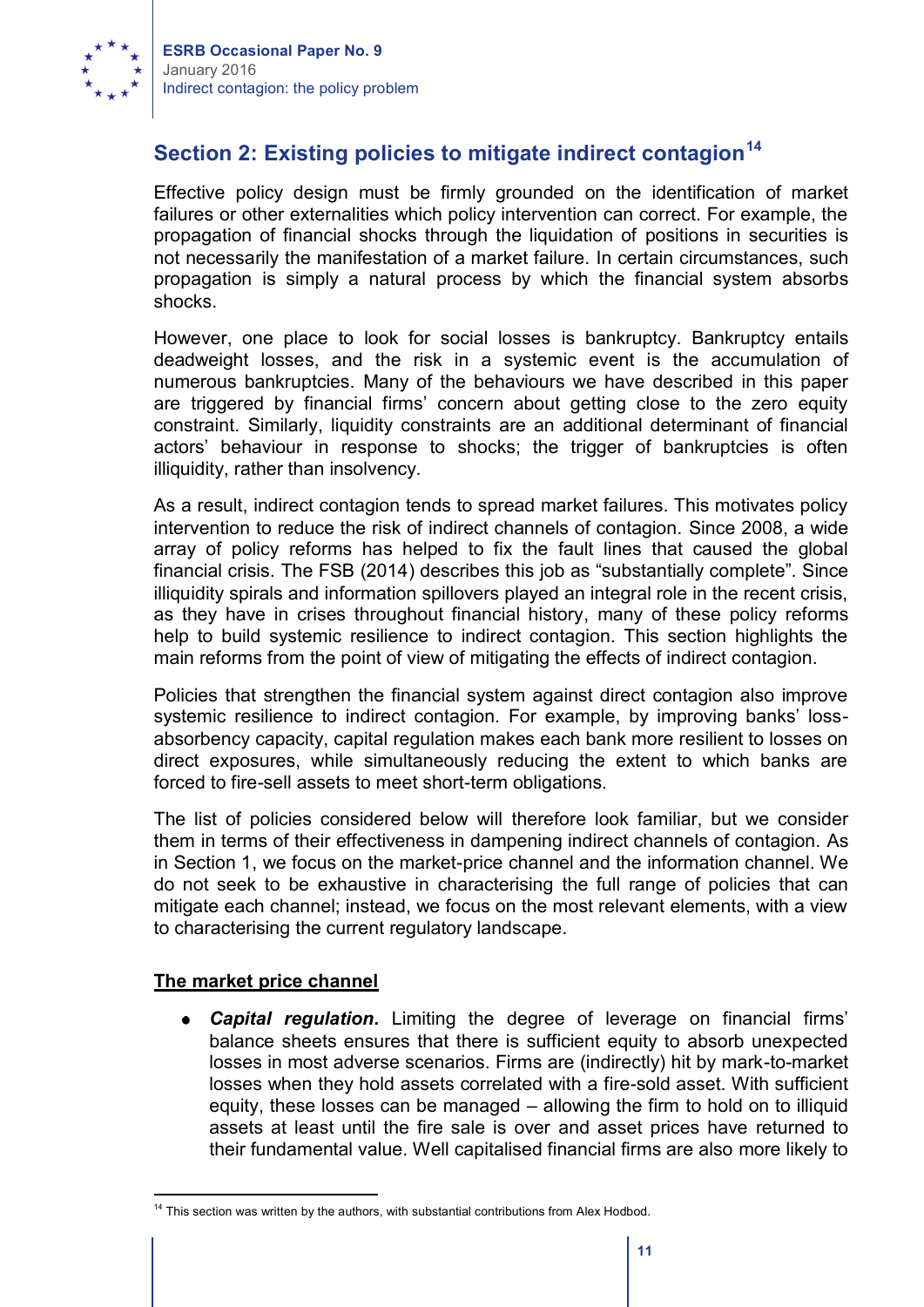

retain their access to sources of short-term funding, such as the repo market, during crises. In this way, less leveraged firms have a lower conditional contribution to fire sale externalities, as shown empirically by Duarte and Eisenbach (2015). The strengthening of the quality and quantity of capital for credit institutions under the CRD IV and CRR package therefore helps to mitigate EU banks' tendency to exacerbate illiquidity spirals. Moreover, the introduction of macroprudential capital regulation – including time-varying buffers, add-ons for systemically important institutions and the systemic risk buffer – ensures that requirements are targeted when and where they are most valuable.

- *Liquidity requlation.* In the absence of strong liquidity requlation, banks with deposit insurance and access to central banks' lender of last resort facilities have an *ex ante* incentive to take additional liquidity risk. The result of this moral hazard is a socially excessive liquidity mismatch within the financial system. The introduction of microprudential liquidity regulation within the CRR, including the liquidity coverage requirement (which aims to ensure that short-term funding is matched by liquid assets) and the net stable funding requirement (which requires that illiquid assets are funded by stable liabilities), improves banks' liquidity positions, and thereby lowers their conditional contribution to spirals of illiquidity. However, liquidity regulation could be improved by introducing a macroprudential component, including variation both over time and in the cross-section of financial firms, as described in Section 3.
- *Regulation on securities financing transactions.* Securities financing transactions and collateral reuse are employed by many financial institutions – including banks, securities dealers, insurance companies, and funds – with the purpose of obtaining additional cash or achieving additional flexibility in carrying out a particular investment strategy. The reuse of collateral to support multiple securities financing deals permits increased leverage and interconnectedness in the system. The G20 and the FSB have thus concluded that securities financing transactions have the propensity to increase the build-up of leverage in the financial system as well as to create contagion channels between different financial sectors. The EU regulation on reporting and transparency of securities financing transactions shall enable central banks, regulators and supervisors to correctly assess and monitor risks and interconnectedness in the financial system arising from SFTs.
- *Proposed regulation on money market funds.* MMFs are important owing to the direct connections between banks and MMFs – via the large amounts of funding that MMFs provide to banks, and via the implicit sponsorship role that banks can play for MMFs – and as a potential source of indirect contagion through the market price channel. MMFs have traditionally undertaken some degree of maturity and liquidity transformation, but without the same prudential regulation to which banks are subject – and without formal access to the central bank lender of last resort function. This left MMFs vulnerable to runs, which in turn made them potential fire-sellers of assets. In recognition of these concerns, the European Commission proposed an MMF Regulation in September 2013. This proposal aims to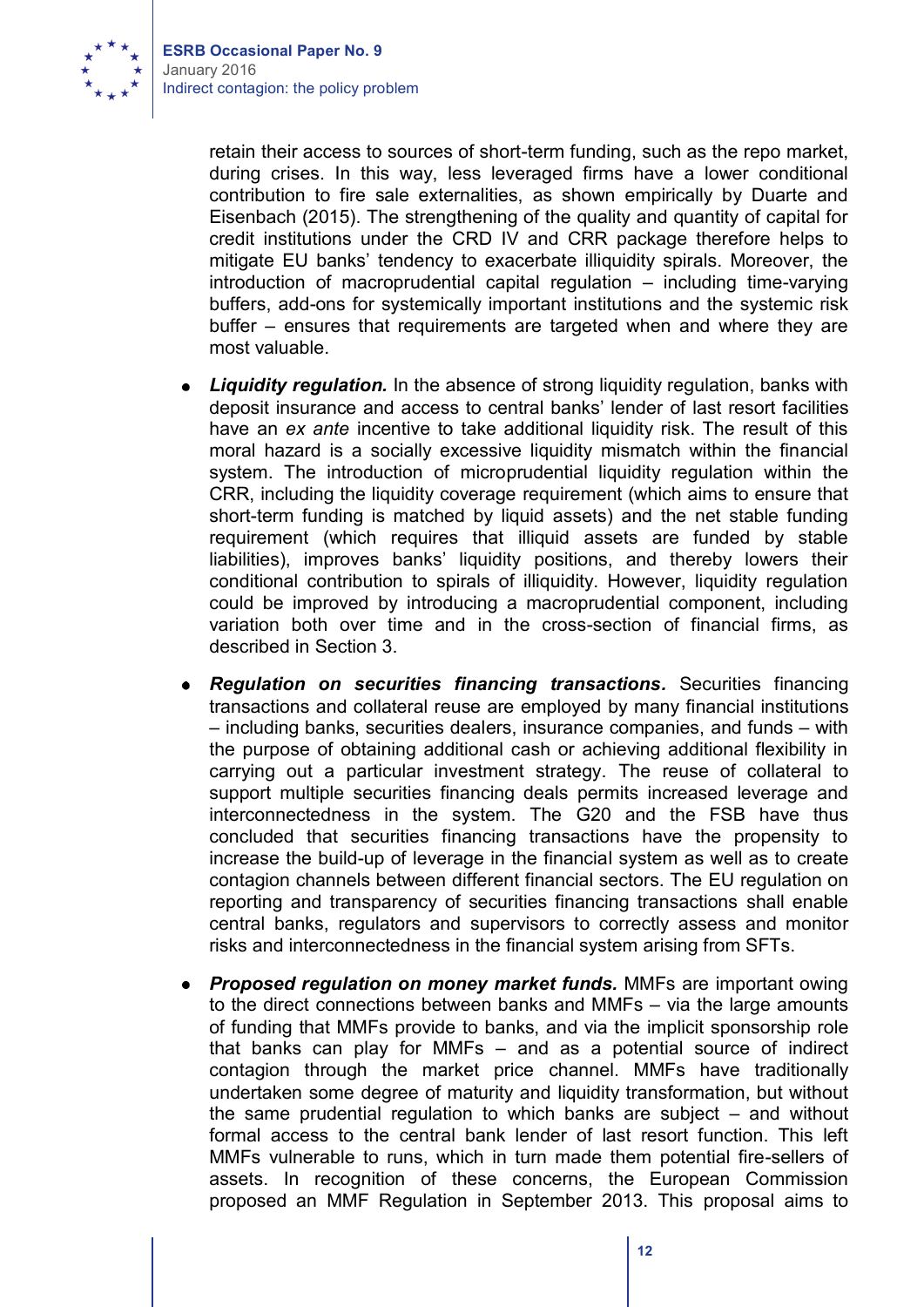

broaden the perimeter of prudential regulation to MMFs and to make the MMFs more resilient – and thereby less susceptible to the risk of runs and fire sales.

- *Proposed regulation on bank structural reform.* A key issue brought to light by the global financial crisis is the systemic importance of large, complex and interconnected institutions, which are therefore difficult to manage, supervise and resolve. The European Commission proposal for structural reform of the European banking system – which is currently being negotiated at the EU level – is aimed at addressing the issue of too-big-to-fail banks, thus complementing other post-crisis reforms introduced in the EU. Structural reforms should contribute to building more resilience; decreasing the risk of bank failures; and facilitating supervision and resolution. The Commission proposal tries to achieve these goals by providing for a ban on speculative trading (proprietary trading) and for the separation of other activities which can be particularly risky, such as derivatives trading.
- *Proposed initiatives on the "capital markets union".* The capital markets  $\bullet$ union agenda aims to integrate and deepen Europe's fragmented capital markets (Juncker, 2014; Hill, 2014; Hill, 2015). Deeper capital markets mitigate the risk of illiquidity spirals by increasing market liquidity, thereby reducing the scope of fire sale externalities generated by a highly leveraged banking sector (Langfield and Pagano, 2016). A diverse array of policies could help to deepen capital markets, and thereby mitigate the systemic risk arising from indirect contagion (European Commission, 2015a). These policies are mostly structural, and would therefore not be implemented by macroprudential authorities – but they are nevertheless of macroprudential interest.

#### **Information spillovers**

- *Transparency of banks' balance sheets.* The opacity of bank balance  $\bullet$ sheets is a major cause of financial instability, as we say in part B of Section 1. In the absence of adequate information disclosure, distress at one institution can quickly spread others. CRDIV improves transparency regarding the activities of credit institutions, in particular with regard to profits, taxes and subsidies in different jurisdictions. In addition, a substantial quantity of information has been disclosed as part of the EU-wide stress test exercises mandated by the EBA regulation. These disclosure enhancements are essential steps towards diminishing the potency of the information channel of contagion across the financial system.
- *Market infrastructure.* Extensive use of central clearing implies a substantial  $\bullet$ reduction in systemic risk. The adoption by the G20 (2009) of a commitment to centrally clear standardised OTC derivative contracts, which in the EU was implemented in the European Market Infrastructure Regulation (EMIR), should therefore be lauded. By stepping into a formerly bilateral trade, central counterparties help to reduce network complexity and opacity and thereby the potential for indirect contagion arising from information spillovers. Furthermore, central counterparties protect clearing members from the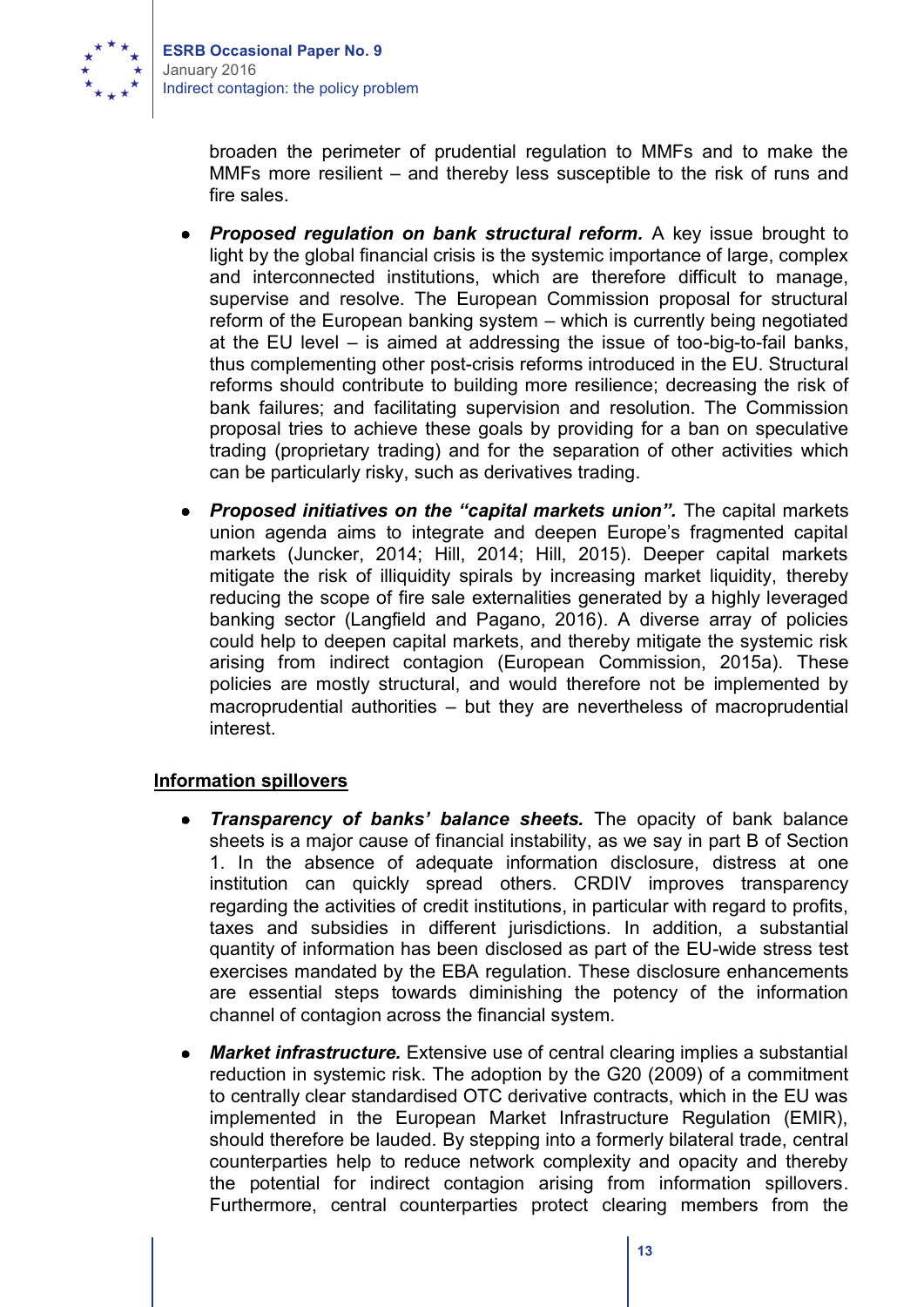

> default of a counterparty, thereby minimising the risk of a disorderly sell-off of the securities that would have been pledged as collateral in non-centrally cleared transactions. However, CCPs can also be a source of systemic risk. Some CCPs may be "super systemic" (Tucker, 2014): too big and interconnected to fail without triggering financial instability. The increasingly central role played by CCPs within the financial system underscores the importance of ensuring that CCPs are sufficiently resilient.

*Resolution.* Financial firms which become insolvent can cause wider  $\bullet$ disruption if they are wound up using ordinary insolvency proceedings, owing to their direct and indirect connections with other firms. Disorderly insolvency can also cause information spillovers via a broader loss of confidence, as observed following the bankruptcy of Lehman Brothers owing to uncertainty about the loss allocation mechanism. Special procedures, such as those provided for in the EU's Bank Recovery and Resolution Directive, ought to be superior to ordinary insolvency law. Moreover, the BRRD provides greater clarity about how losses will be allocated among liability holders in the event of resolution.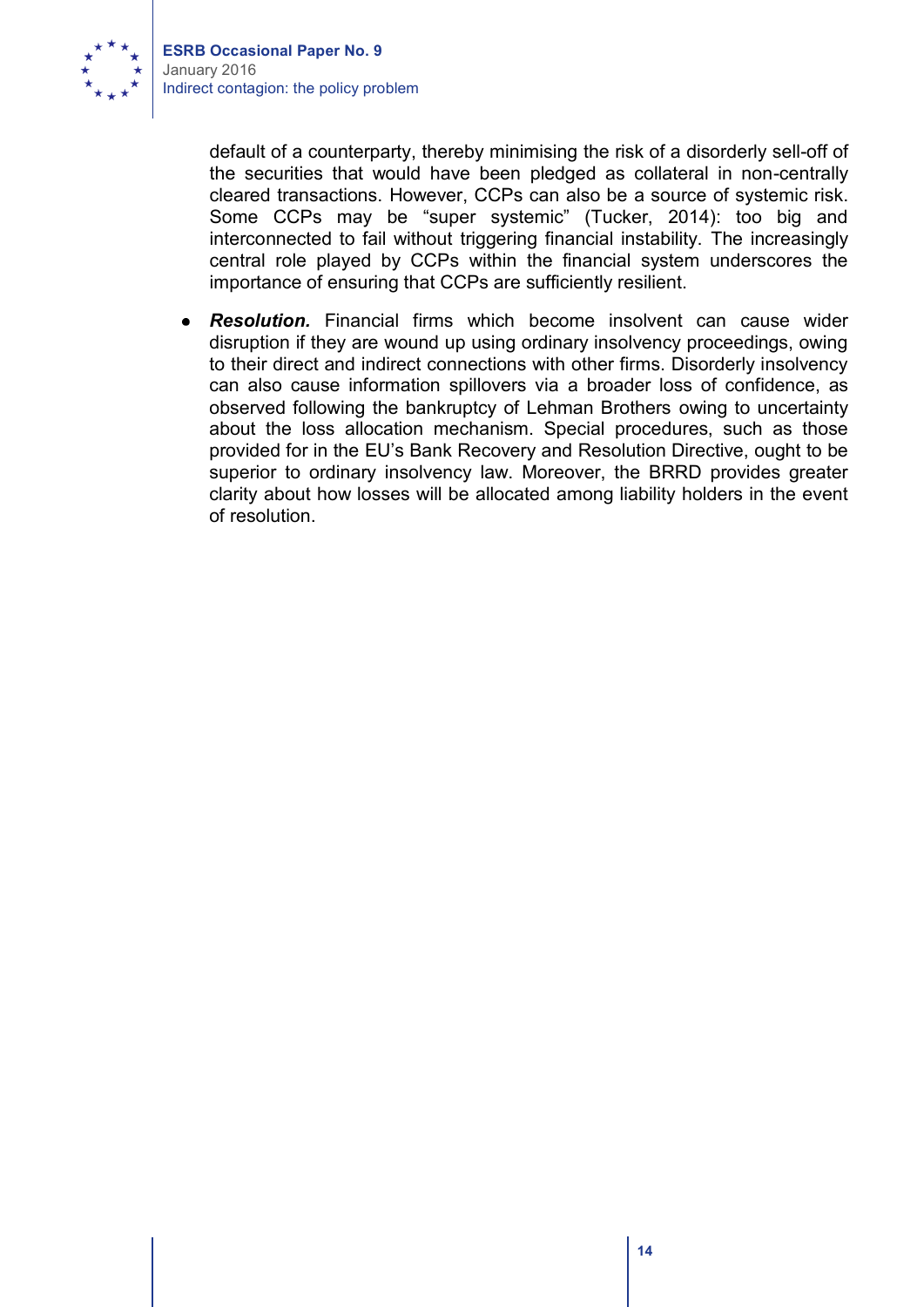

## **Section 3: New policies to mitigate indirect contagion**

Indirect contagion spreads market failure. In the case of illiquidity spirals, firms do not internalise the negative externality of holding low levels of funding liquidity or of fire-selling assets into a dry market. Lack of information and information asymmetries can cause markets to unravel owing to relatively minor news. In both cases, market players act in ways which are privately optimal but socially harmful.

These market failures motivate policy intervention. The role of macroprudential policy is to enhance systemic resilience to indirect contagion with minimal unintended distortions to intermediation. In Section 2, we described the post-crisis regulatory reforms that will contribute to the mitigation of indirect channels of contagion. However, additional reforms may be necessary owing to the confluence of three factors.

- First, a flurry of reforms was introduced over 2008-15 with the primary objective of achieving greater systemic stability. Understandably, the efficiency of regulations was of second-order concern. The regulatory community now has the opportunity to reflect on whether the same degree of systemic stability can be achieved with lower impediments to financial intermediation. In this respect, the EU Commission (2015b) has launched a consultation on "whether there are unintended barriers to new market players and innovative businesses preventing them from entering markets and challenging incumbents". Part A of this section – which focuses on the efficiency gains from a macroprudential application of liquidity regulation – goes in this direction of enhanced efficiency.
- Second, financial institutions respond endogenously to policies. Given that regulations are invariably costly, institutions have an incentive to avoid regulations by performing the same economic function within a different legal structure. In macroprudential policy, an activities-based, rather than entitiesbased, approach is generally more robust to regulatory arbitrage, since requirements apply regardless of entities' legal structures. Part B of this section – which proposes restrictions on margins (for derivatives transactions) and haircuts (for derivatives and securities financing transactions) – puts forward one such arbitrage-robust macroprudential policy.
- Third, although post-crisis reforms to financial regulation have been extensive, policy could benefit from some extensions in order to ensure maximal systemic resilience. In the past, the ESRB has pointed to aggressive anti-trust policy with respect to large banks (Pagano *et al*, 2014) and a macroprudential application of the leverage ratio (ESRB, 2015) as potential policy innovations worthy of consideration. In Part C of this section, we highlight the potential benefits of enhanced information disclosure. Historically, authorities in Europe have been more reticent than those in other jurisdictions, such as the US, to liberally disclose information on financial institutions. We argue that this tradition is misguided, and that enhanced disclosure can help to mitigate the negative information spillovers described in Section 1.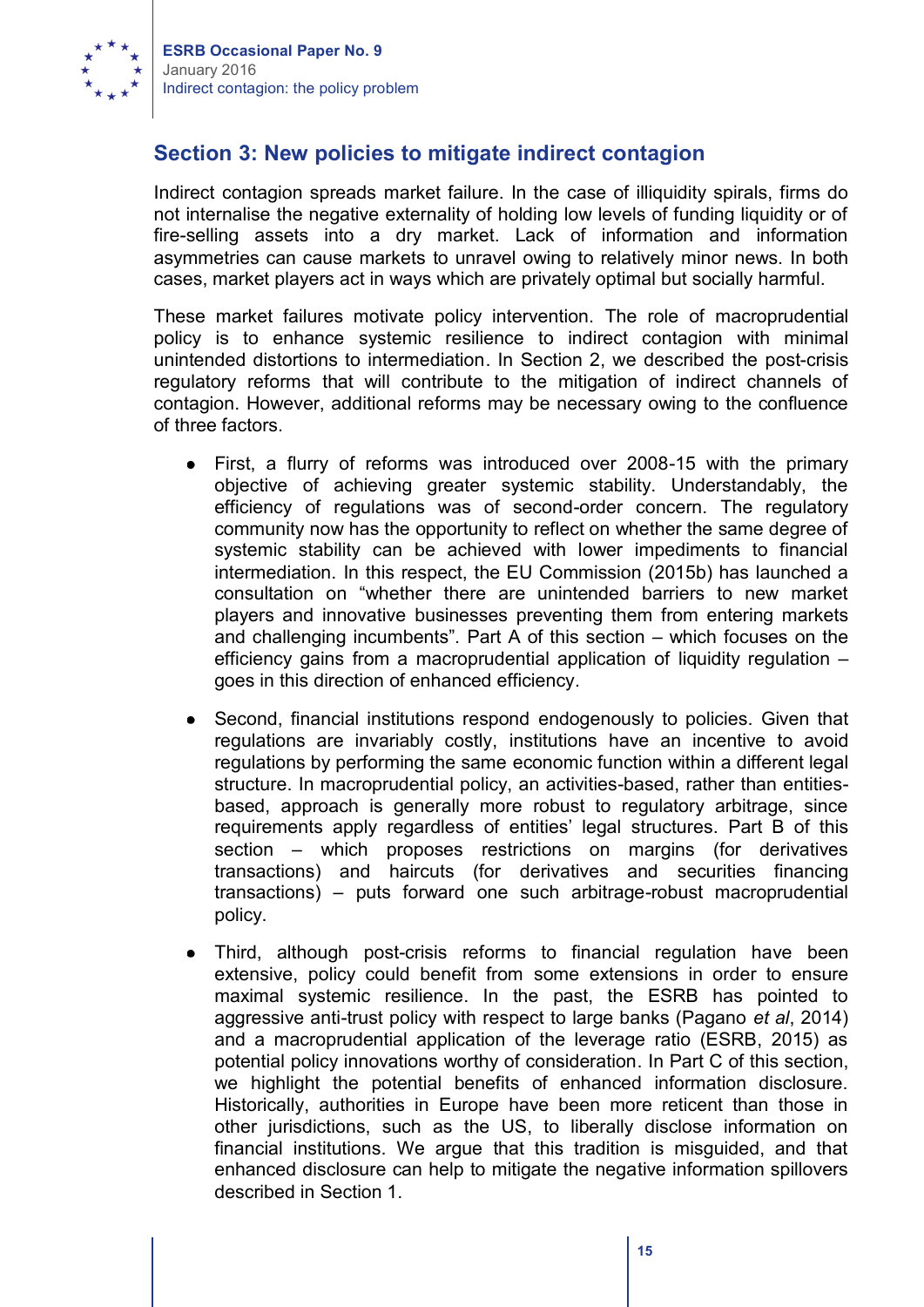

Macroprudential policymakers should consider whether these three policy tools – macroprudential liquidity regulation, restrictions on margins and haircuts, and enhanced information disclosure, outlined in Parts A, B and C of this section – would effectively enhance resilience to indirect contagion, and how these policies could be designed to achieve maximum effect with minimum cost.

These three policy tools are presented in this paper in general terms in order to frame a high-level policy discussion. The paper therefore refrains from examining detailed implementation issues (such as the calibration of policy tools), which would need to be resolved by technical working groups.

#### **Part A: Macroprudential liquidity regulation<sup>15</sup>**

The policy objective is to dampen illiquidity spirals through the macroprudential application of liquidity regulation. Effective liquidity regulation dampens illiquidity spirals by mitigating and preventing excessive maturity mismatch and by reducing moral hazard (ESRB, 2013).<sup>16</sup>

Traditionally, common insurance for retail deposits allowed banks to credibly coinsure against idiosyncratic runs (Diamond and Dybvig, 1983). But deposit insurance is likely to be insufficient in modern financial markets, given that banks are substantially funded by debt and wholesale deposits.

The ultimate backstop for banks' structural liquidity mismatch is the central bank, which can act as lender of last resort (LOLR) to illiquid-but-solvent institutions. But this LOLR promise creates moral hazard: banks have an incentive to increase their liquidity mismatch in good times (to boost profitability) in the knowledge that funding will be available from the central bank in bad times.

One solution to this moral hazard problem is to price LOLR funding in such a way that banks pay a penalty for accessing emergency central bank funding (Bagehot, 1873). However, penalty policies might not be time-consistent, as central banks have an incentive to offer cheap liquidity when a crisis occurs.<sup>17</sup> Moreover, LOLR funding is socially costly when illiquid institutions' insolvency risks, and the risks of changes in the market price of pledged collateral, are non-zero – since any credit or market losses suffered by the central bank are implicitly borne by taxpayers.

New liquidity regulations – the liquidity coverage requirement (LCR) and the net stable funding requirement (NSFR)<sup>18</sup> – aim to overcome market failures arising from

 $15$  This part was written by the authors, with substantial contributions from Iñaki Aldasoro.

<sup>&</sup>lt;sup>16</sup> Moral hazard with respect to liquidity risk-taking is generated by deposit insurance and access to lender of last resort facilities. Deposit insurance reduces incentives for depositors to monitor banks' activities and for banks to self-insure against liquidity risk. LOLR facilities distort *ex ante* incentives by encouraging eligible institutions to take socially excessive liquidity risks (Acharya *et al*, 2014). Once solvency problems have materialised, eligible institutions with low franchise value have an incentive to extract rent from the subsidy implicit in undercollateralised LOLR facilities by shifting downside risk onto the LOLR (Drechsler *et al*, 2016).

 $17$  Even time-consistent commitment devices – such as Australia's Committed Liquidity Facility (CLF), which requires banks to pay up-front fees – risk under-pricing future LOLR access, since liquidity crises are infrequent and uncertain, while banks' CLF subscriptions are immediate and certain.

<sup>&</sup>lt;sup>18</sup> The LCR requires banks to hold enough unencumbered high-quality liquid assets (with differential weights) to meet stressed outflows over one month (BCBS, 2013). In the EU, implementation of the LCR is being phased in, starting from 60% in October 2015 to 100% in January 2018. The NSFR will require banks to hold a certain quantity of stable funding (defined as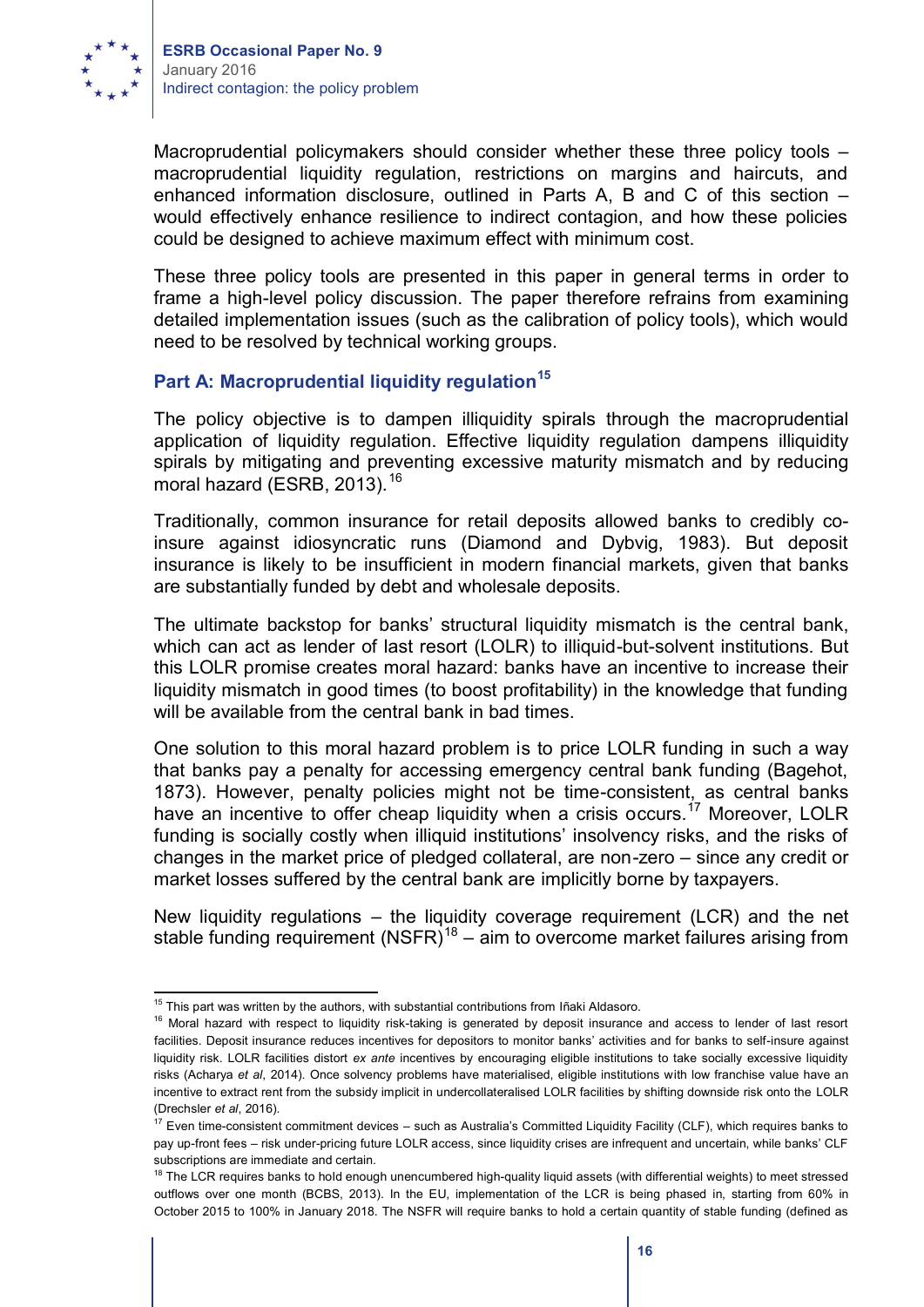

interconnectedness and the moral hazard borne by LOLR facilities. When a firm makes its balance sheet more robust to liquidity shocks, it not only improves its own liquidity position, but also benefits those of its creditors. This generates a positive externality; as such, there is a potential for market failure (as liquidity may be undersupplied by private agents). Moreover, liquidity regulation also aims to decrease the moral hazard generated by backstops such as deposit insurance, government bailouts and central banks' lender of last resort facilities (Ratnovski, 2009; Farhi and Tirole, 2012; Stein, 2013), which is largest for banks in general and systemically important institutions in particular (Santos and Suarez, 2015).

Liquidity regulation entails a trade-off. On one hand, liquidity regulation needs to be stringent enough that banks rely less on costly LOLR facilities. On the other hand, a regulatory system based on quantities should avoid creating excess demand for high-quality liquid assets, which are in finite supply, as this would disrupt banks' provision of liquidity to the real economy (Weitzman, 1974). Optimally balancing this trade-off requires policymakers to have a more precise empirical grasp of illiquidity spirals and the social costs of LOLR facilities (Rochet, 2008).

Liquidity regulation is currently applied via microprudential requirements, which operate by reducing individual firms' liquidity risk. Microprudential requirements also help to contain systemic liquidity risk (Ahnert, 2014). To further contain systemic liquidity risk, the LCR and NSFR could be applied in a more explicitly macroprudential manner (ESRB, 2014).

The macroprudential application of liquidity regulation has two dimensions: timevariation and cross-sectional variation in requirements. These two dimensions of macroprudential liquidity regulation, summarised in Table 1, could be used by authorities once the effects of the microprudential application of the LCR and NSFR have been fully observed and understood.<sup>19</sup> In the longer-term, more innovative policy tools could be considered:

- a simple tool analogous to the leverage ratio, such as liquid assets to nonequity liabilities (Hardy and Hochreiter, 2014);
- price-based tools, such as a Pigouvian tax (Perotti and Suarez, 2011);  $\bullet$
- variation for macroprudential reasons of the weights assigned to assets or liabilities in the calculation of the NSFR (Bicu *et al*, 2014). A similar approach could be taken for the LCR by varying eligibility criteria for HQLA.

customer deposits, long-term wholesale funding and equity) relative to long-dated assets (with differential weights by asset and maturity classes) (BCBS, 2014).

<sup>&</sup>lt;sup>19</sup> For example, one potential drawback of liquidity regulation is that it encourages regulated institutions to invest in similar portfolios, which become more correlated. The application of microprudential liquidity regulation will permit authorities to fully understand this effect, and therefore appropriately calibrate the macroprudential application of these tools.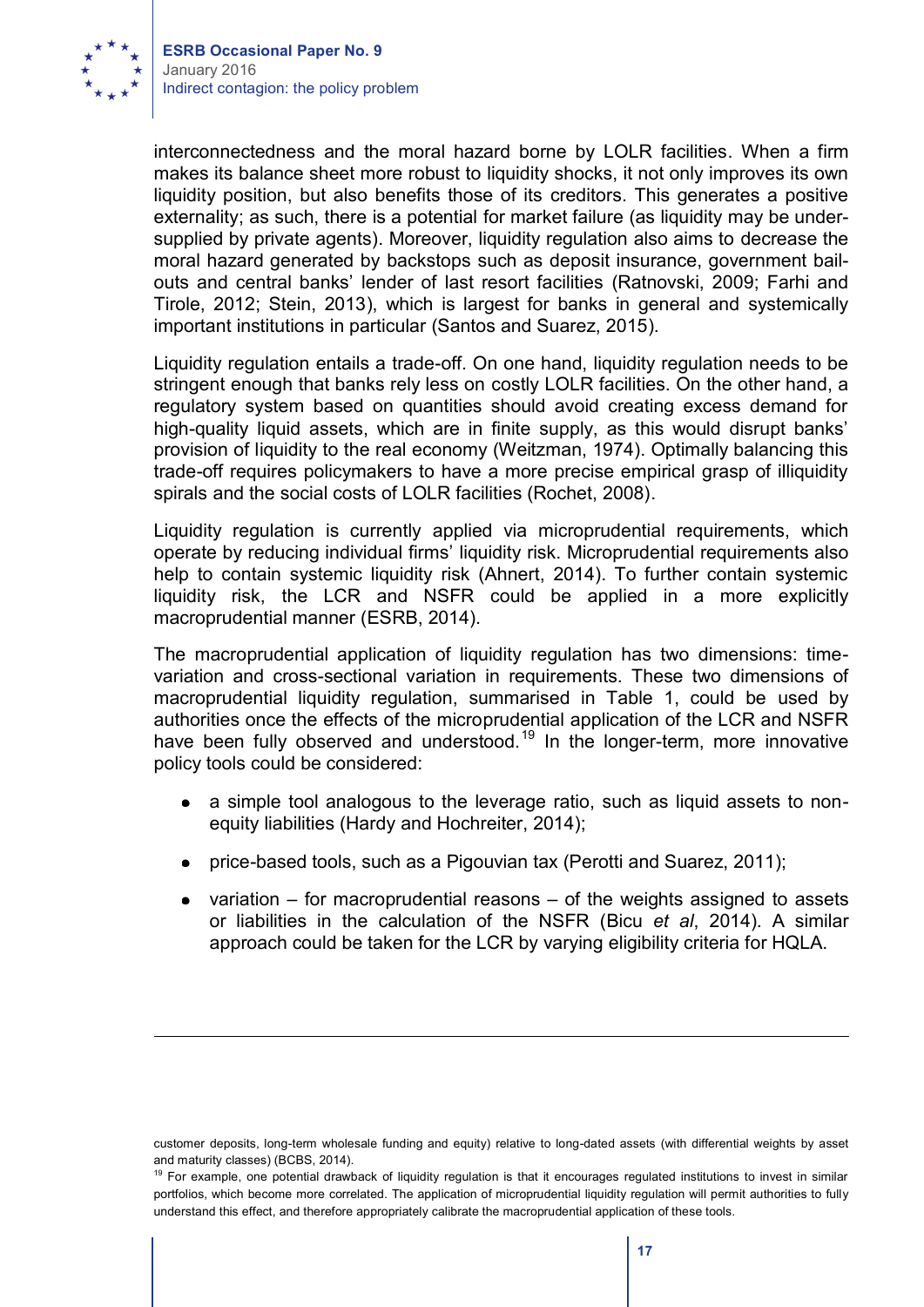

#### Table 1: A macroprudential approach to liquidity regulation

|                    | <b>Time-variation</b>                                                                                                                                                                                                                                                                                                                                                                                                                                                                                                                    | <b>Cross-sectional variation</b>                                                                                                                                                                                                                                                                                                                                                                                                                                                                        |
|--------------------|------------------------------------------------------------------------------------------------------------------------------------------------------------------------------------------------------------------------------------------------------------------------------------------------------------------------------------------------------------------------------------------------------------------------------------------------------------------------------------------------------------------------------------------|---------------------------------------------------------------------------------------------------------------------------------------------------------------------------------------------------------------------------------------------------------------------------------------------------------------------------------------------------------------------------------------------------------------------------------------------------------------------------------------------------------|
| <b>Description</b> | Tighter liquidity requirements in<br>the<br>upswing,<br>when funding<br>liquidity<br>abundant<br>is<br>and<br>interconnectedness as well as<br>liquidity risks are building up;<br>and looser requirements in the<br>downswing.                                                                                                                                                                                                                                                                                                          | Tighter liquidity requirements for<br>"liquidity SIFIs", and<br>looser<br>relatively<br>requirements<br>for<br>unimportant institutions.                                                                                                                                                                                                                                                                                                                                                                |
| <b>Objective</b>   | Raise resilience to and lean<br>against the build-up of systemic<br>liquidity risk over time.                                                                                                                                                                                                                                                                                                                                                                                                                                            | Reduce the externalities created<br>by institutions which contribute<br>most to systemic liquidity risk.                                                                                                                                                                                                                                                                                                                                                                                                |
| <b>Legal basis</b> | Pillar 2 (CRDIV, Art.103) or<br>stricter national measures (CRR<br>Art.458). <sup>20</sup>                                                                                                                                                                                                                                                                                                                                                                                                                                               | Institution-specific requirements to<br>address "systemic liquidity risk"<br>(CRDIV, Art.105) applied to banks<br>with similar risk profiles (Art.103).                                                                                                                                                                                                                                                                                                                                                 |
| <b>Calibration</b> | Calibrated<br>to<br>time-varying<br>measures of the availability of<br>funding liquidity (e.g. bank debt<br>issuance relative to history) and<br>its cost (e.g. spreads such as<br>Libor-OIS<br>and<br>longer-term<br>funding costs). Other measures<br>of liquidity risk, such as loan-to-<br>deposit<br>ratios,<br>refinancing<br>profiles or a "liquidity mismatch<br>index" (Brunnermeier et al,<br>2014; Bai et al, 2015) could also<br>be considered. See Bicu et al<br>(2014); Bonfim and Kim (2014);<br>Dijum and Wierts (2016). | Calibrated<br>to<br>institutions'<br>contribution to systemic liquidity<br>risk – measured by the extent of<br>institutions' importance in providing<br>short-term funding liquidity to other<br>institutions;<br>their<br>exposure<br>to<br>sudden<br>margin<br>calls<br>and<br>evaporation of short-term<br>intra-<br>financial<br>lending;<br>and<br>their<br>exposure to commonly held illiquid<br>assets (market<br>liquidity).<br>See<br>Aldasoro and Faia (2015)<br>and<br>Ferrara et al (2016). |

Macroprudential liquidity regulation promises greater efficiency, because requirements bind only when and where they are most needed (see Box 1) – when liquidity risks are building up and in the institutions which make the greatest contribution to systemic liquidity risk. Greater efficiency is important, because tighter *aggregate* liquidity requirements increase the costs of firms' liquidity transformation services (Segura and Suarez, 2014). Macroprudential liquidity regulation therefore allows society to reap the benefits of lower systemic risk, while keeping the costs of tighter aggregate requirements to a minimum.

<sup>&</sup>lt;sup>20</sup> Temporary non-compliance with the LCR is provided for in CRR Art.414, but only for microprudential purposes.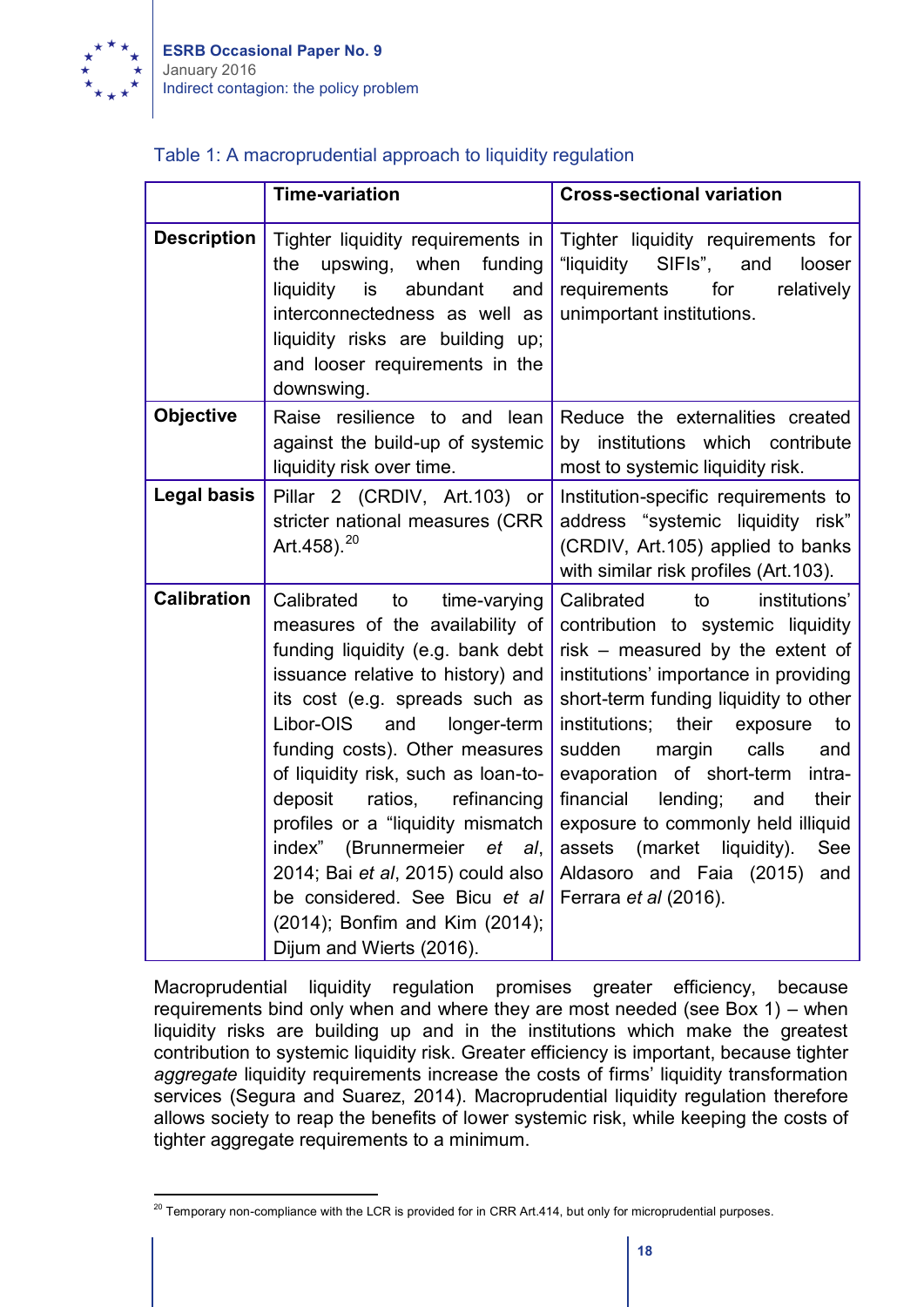

#### Box 1: Macroprudential liquidity regulation: Lower systemic risk at no extra cost

Imagine that authorities have decided at a given point in time the prudential policy stance for liquidity regulation: that is, the level of *aggregate* liquidity requirements for the system as a whole. How should this *aggregate* requirement be distributed across firms?

The microprudential answer is: "the same requirement for each individual firm". For example, the microprudential application of the LCR would require *all* firms to hold sufficient liquid assets to survive an outflow of liabilities over the specified period. But if the policy objective is to reduce systemic risk, then firms which contribute most to systemic liquidity risk should face a tighter requirement, while relatively unimportant firms should face a looser requirement (Perotti and Suarez, 2011).

optimising banks with a network structure and multiple channels of contagion and amplification (Aldasoro and Faia,  $2015$ ).<sup>21</sup> Figure 8 shows the results in terms of the level of systemic risk (over 1,000 simulated shocks) under three policy regimes. When authorities set liquidity requirements at zero, systemic risk across the 1,000 simulated shocks is relatively high. A flat microprudential liquidity requirement (calibrated as a minimum of 10% liquid assets to



Source: Aldasoro and Faia (2015).

total deposits) decreases median systemic risk by about 50%. Systemic risk is further reduced through the macroprudential application of liquidity regulation: when the 10 most systemically important banks are subject to a liquidity requirement of 12.5%, while all other banks are subject to proportionally lower requirements, systemic risk unambiguously decreases.

Ferrara *et al* (2016) obtain a similar result using Bank of England data on banks' short-term liabilities, including interbank borrowing and lending. They find that tighter LCR requirements for "liquidity SIFIs" would reduce the severity of a systemic liquidity crisis for a given aggregate stock of liquid assets in the banking system.

A similar logic applies to time-varying liquidity requirements. In principle, it is more efficient for aggregate liquidity requirements to be relatively tight when funding liquidity is abundant and interconnectedness and liquidity risks are building up.

<sup>&</sup>lt;sup>21</sup> The model features optimising risk-averse banks interacting in the interbank market and investing in non-liquid assets. Contagion occurs via fire sale externalities, interbank exposures and liquidity hoarding on the asset side, and runs on shortterm funding on the liability side, the latter based on an underlying global game. Systemic risk is measured as the share of assets of defaulting banks to total assets following a shock to the system, while systemic banks are identified based on the G-SIB methodology. The model is calibrated to the network of large European banks (as in Alves *et al*, 2013).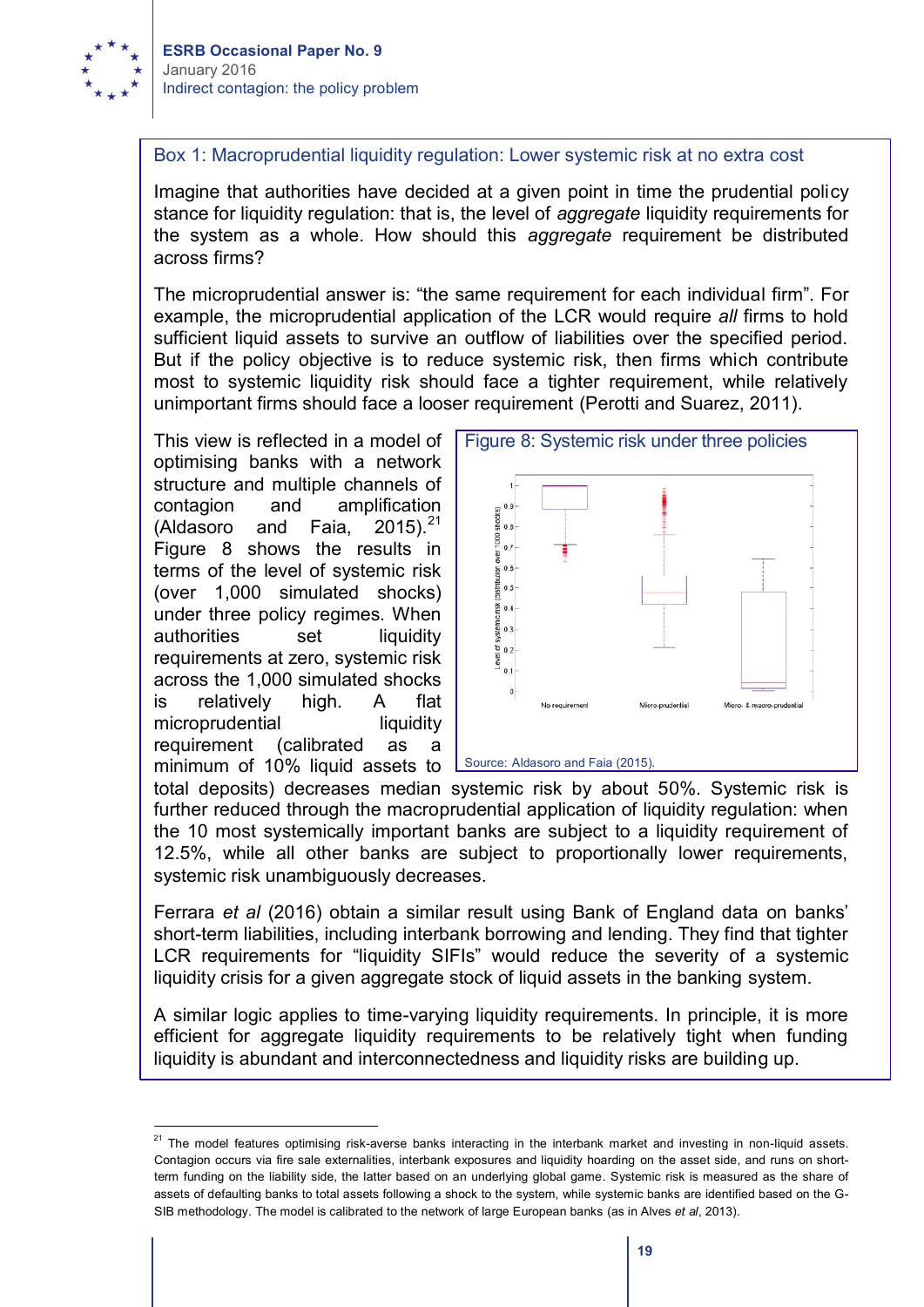

Significant liquidity mismatches can also be present in non-bank financial firms – even though asset managers differ from banks or insurers in that they typically act as "agents" rather than "principals". The systemic externality arises when investors wish to have shares or units redeemed, but the cash amount in the fund is not sufficient – in this scenario, investment funds might be forced to fire-sell illiquid assets, potentially triggering or exacerbating illiquidity spirals in the whole financial sector.

The macroprudential application of liquidity regulation could therefore be extended beyond the banking sector. From an investor perspective, both UCITS $^{22}$  and AIFMD<sup>23</sup> already have various requirements in relation to liquidity management which are designed to limit institution-specific liquidity risks. However, these microprudential regulations do not necessarily mitigate systemic liquidity risk directly as they are not targeted at externalities (such as fire sale externalities).

In the first instance, authorities should better understand the creation of systemic liquidity risk by non-banks, in particular by:

- engaging in a data collection initiative to fully understand and quantify nonbanks' liquidity mismatches;
- undertaking an empirical assessment of the importance of the fire sale channel, by quantifying the elasticity of asset prices to these sales both in normal times and in times of generalised distress;
- carrying out macroprudential stress tests to assess potential systemic liquidity risks due to specific products or underlying asset markets; and
- designating global systemically important non-bank and non-insurer financial institutions and subjecting them to intensive supervision and regulation, following a common global methodology (FSB-IOSCO, 2015).

In the longer term, authorities could consider developing measures to reduce the creation of systemic liquidity risk by non-banks. For money market funds and certain types of investment funds, measures could include redemption gates, which quantitatively restrict outflows by investors; redemption fees, which disincentivise outflows; and liquidity requirements at the fund-level. When there are negative externalities, authorities could pay particular attention to investment funds' existing obligations to ensure that redemption frequencies correspond to their investments.<sup>24</sup>

<sup>&</sup>lt;sup>22</sup> The UCITS requirements are more prescriptive than those for AIFMs, reflecting the fact that UCITS are supposed to be liquid products that can be sold cross-border to retail clients on the basis of an EU passport. The Eligible Assets Directive of 2007 requires liquidity to be ensured for all investments by UCITS, and sets out specific rules for the eligibility of transferable securities, money market instruments and financial derivative instruments.

<sup>&</sup>lt;sup>23</sup> The AIFMD requires AIFMs to put in place liquidity management requirements if they manage open-ended AIFs or closedended AIFs which are leveraged. This includes an alignment of the investment strategy, liquidity profile and redemption policy of the fund, as well as putting in place appropriate liquidity management limits and stress tests.

<sup>&</sup>lt;sup>24</sup> For example, authorities could require certain investment funds to bring their redemption profiles in line with the liquidity of underlying assets, so that funds investing in relatively illiquid assets (e.g. high-yield bonds, leveraged loans) are not allowed to provide daily or intraday liquidity to end investors.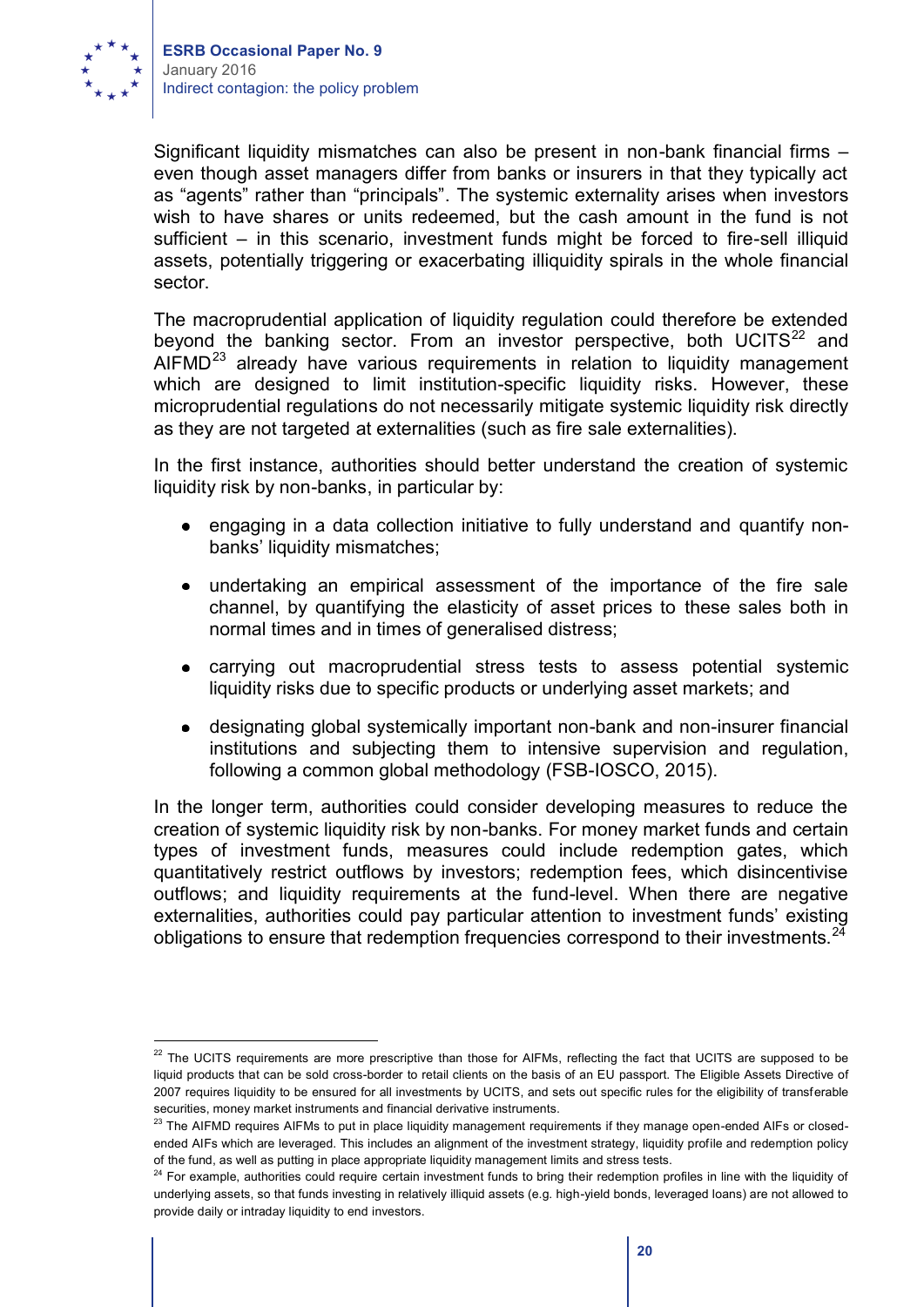

#### **Part B: Restrictions on margins and haircuts<sup>25</sup>**

The policy objective is to dampen illiquidity spirals, which could be exacerbated by sudden, large and pro-cyclical increases in margins and haircuts.<sup>26</sup> Risk management models are prone to generate sudden increases as they are sensitive to volatility spikes.<sup>27</sup> These increases in margins and haircuts reduce counterparties' funding liquidity and potentially force them to sell assets at discounted prices. This could create the conditions for a systemic illiquidity spiral, whereby the fire sale leads to additional increases in margins and haircuts, exacerbating funding illiquidity.

Restrictions on margins and haircuts could reduce pro-cyclicality by dampening illiquidity spirals.<sup>28</sup> Restrictions on margins could be applied to derivatives transactions (whether centrally cleared or non-centrally cleared); $^{29}$  restrictions on collateral haircuts could be applied both to derivatives transactions and securities financing transactions.

Restrictions could be applied to the *level* of or the *change* in margins and haircuts (see Table 2). Minimum haircuts have already been envisaged by the FSB (2015) for non-centrally cleared securities financing transactions.<sup>30</sup> This approach could be broadened by setting *time-varying minimum requirements*<sup>31</sup> or by setting *step limits*  on the change in margins and haircuts within a given time period.<sup>32</sup> These two macroprudential policy options have pros and cons, which are discussed here.

 $25$  This part was written by the authors, with substantial contributions from Henrik Hansen and Falk Mazelis.

<sup>&</sup>lt;sup>26</sup> This broadly corresponds to the intermediate objective of macroprudential policy to mitigate and prevent "excessive maturity mismatch and market illiquidity". Time-varying restrictions on margins or haircuts would also help to reduce leverage in the expansionary part of the financial cycle, and thereby contribute to another intermediate objective of macroprudential policy – to lean against "excessive credit growth and leverage" (ESRB, 2013).

 $27$  For example, initial margins set by CCPs on foreign exchange futures contracts increased substantially following the surprise removal by the Swiss National Bank of the EUR/CHF floor of 1.2 on 15 January 2015. In the case of CME, initial margins on CHF/USD futures approximately doubled immediately following the SNB's announcement (see http://goo.gl/kmo0xY). ICE implemented a similar increase for CHF/USD. For CHF/EUR futures with an exercise date of March 2016 (see https://goo.gl/rw4MH1), ICE's increase was even higher: initial margins increased by a factor of over six according to ICE data (see https://goo.gl/Rfwn9K).

<sup>&</sup>lt;sup>28</sup> Hardouvelis and Theodossiou (2002) find that high margin requirements when asset prices are rising may have a stabilising impact on stock market volatility, with no negative impact caused by lowering margins when asset prices are declining substantially. More recently, BIS-CGFS (2010) reviewed margining practices in SFTs and OTC derivatives markets and recommended that macroprudential authorities consider measures that involve counter-cyclical variations in margins. This sentiment is echoed in BCBS-IOSCO (2015) and in FSB (2014b), where it is noted that authorities could vary numerical floors as a macroprudential tool.

 $29$  For CCPs, the EMIR RTS (article 28) currently requires that a CCP shall employ at least one of the following three options to limit the pro-cyclicality of margin models: (i) a floor on margins that is calculated using volatility estimated over a 10-year historical look-back period; (ii) a buffer margin that can be temporarily exhausted during periods in which calculated margin requirements are rising significantly; and (iii) assigning at least a 25% weight to stressed observations in the look-back period.

<sup>&</sup>lt;sup>30</sup> The FSB published a regulatory framework for haircuts on non-centrally cleared securities financing transactions (SFTs) in November 2015. This framework includes numerical haircut floors that would apply to transactions in which collateral other than government securities is used.

<sup>&</sup>lt;sup>31</sup> A broadly equivalent policy option would be to set a counter-cyclical add-on on top of constant minimum requirements.

<sup>&</sup>lt;sup>32</sup> Furthermore, these instruments could be supplemented by setting static minimum haircuts also for derivatives transactions.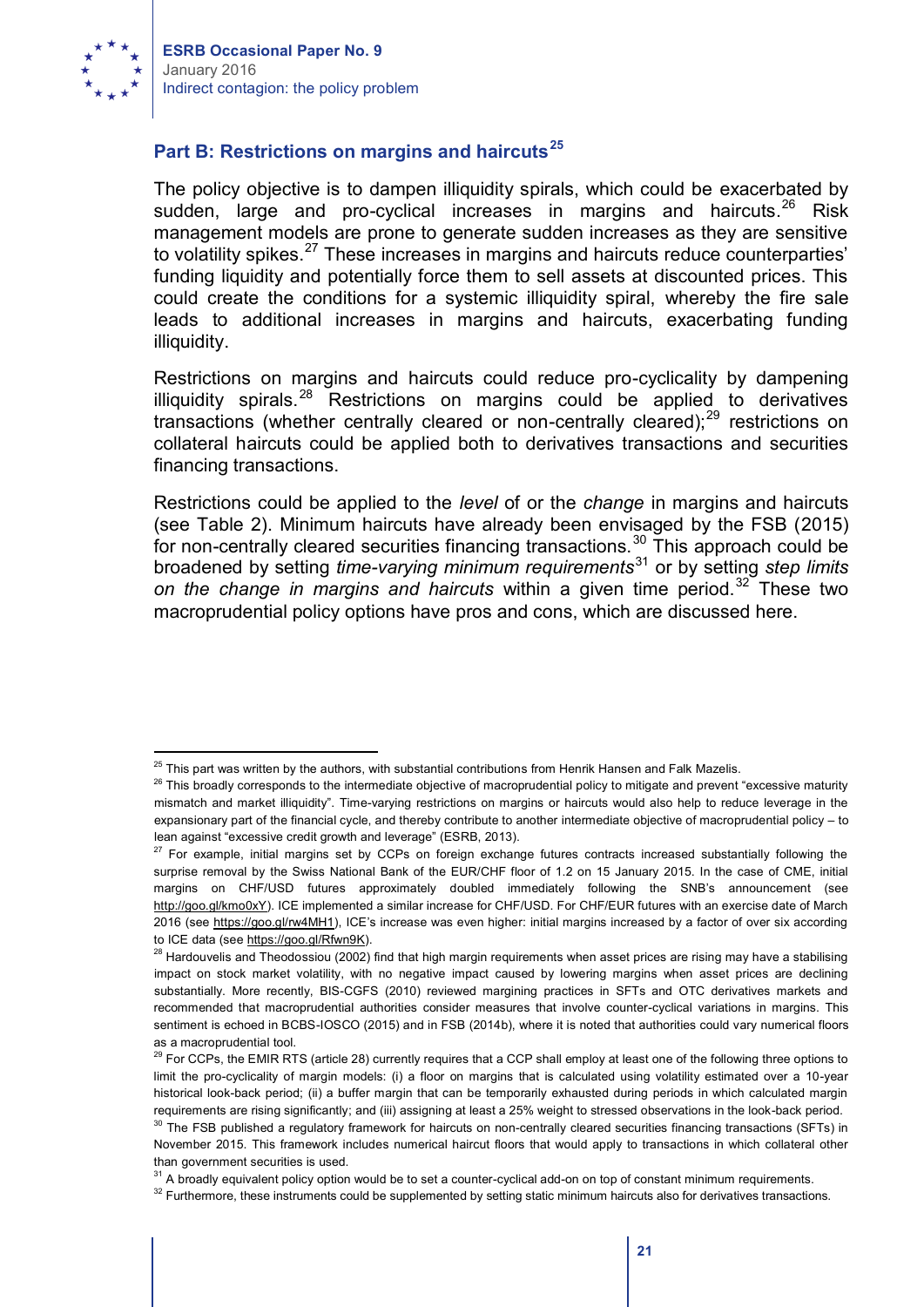

### Table 2: The application of restrictions to margins or haircuts

|                                                                         | <b>Step limits</b>                                                                                                                                                                                                      |  |
|-------------------------------------------------------------------------|-------------------------------------------------------------------------------------------------------------------------------------------------------------------------------------------------------------------------|--|
|                                                                         |                                                                                                                                                                                                                         |  |
|                                                                         | (see Figure 10)                                                                                                                                                                                                         |  |
| A time-varying floor on the level                                       | A ceiling on the size of the                                                                                                                                                                                            |  |
|                                                                         | increase in margins or haircuts                                                                                                                                                                                         |  |
|                                                                         | over a given time period.                                                                                                                                                                                               |  |
| Dampen the effect of sudden, large and pro-cyclical increases in        |                                                                                                                                                                                                                         |  |
| margins and haircuts on the exacerbation of illiquidity spirals.        |                                                                                                                                                                                                                         |  |
| For derivatives, the EMIR review is an opportunity to consider          |                                                                                                                                                                                                                         |  |
| whether macroprudential tools could be useful to address the pro-       |                                                                                                                                                                                                                         |  |
| cyclicality of margins and haircuts, both for cleared and non-centrally |                                                                                                                                                                                                                         |  |
| cleared derivatives. For SFTs, regulatory restrictions on haircuts on   |                                                                                                                                                                                                                         |  |
| collateral could be implemented in the regulation on $SFTs - or in$     |                                                                                                                                                                                                                         |  |
| other primary legislation in the longer-term future, permitting deeper  |                                                                                                                                                                                                                         |  |
| analysis of the effects of such haircut restrictions.                   |                                                                                                                                                                                                                         |  |
|                                                                         | Calibrated by market participants                                                                                                                                                                                       |  |
|                                                                         | according to their own<br>risk                                                                                                                                                                                          |  |
|                                                                         |                                                                                                                                                                                                                         |  |
|                                                                         | management models (pursuant to                                                                                                                                                                                          |  |
|                                                                         | supervisory guidance). The onus                                                                                                                                                                                         |  |
| (e.g. bid-ask spreads; volumes                                          | is thus on participants to apply                                                                                                                                                                                        |  |
| traded).                                                                | their risk management models                                                                                                                                                                                            |  |
|                                                                         | prudently given the step limit                                                                                                                                                                                          |  |
|                                                                         | constraint.                                                                                                                                                                                                             |  |
|                                                                         | Time-varying minima<br>(see Figure 9)<br>of margins or haircuts.<br>by<br>regulators $\vert$<br>Calibrated<br>indicators of<br>according<br>to<br>business and financial cycles or<br>asset-specific measures of stress |  |

The difference between the outcomes generated by time-varying regulatory minima and step limits is illustrated in figures 9 and 10 with stylised examples. All panels consider the impact of a shock event, which results in an increase in the margin or haircut that would be requested by a counterparty in the absence of regulatory intervention (illustrated by the jump in the dashed black line). The solid red line illustrates the regulatory requirement in each scenario: in panel A, regulators and market participants are assumed to have no foresight about future events; in panel B, they have partial foresight; and in panel C, they have full foresight.

When a stress event is partially or fully anticipated by regulators and market participants, time-varying minima and step limits could generate similar outcomes (see panels B and C). In the case of time-varying minima, regulators impose a gradually increasing add-on in anticipation of a shock event, thereby preventing or mitigating the magnitude of the sudden increase in margins or haircuts immediately following the stress event (see Figures 9b and 9c). In the case of step limits, market participants would increase margins and haircuts (relative to those that they would have set in the absence of step limits) in anticipation of a future stress event (see Figures 9b and 9c). This behaviour is rational: if market participants did not increase margins and haircuts pre-emptively, despite (partially) anticipating the stress event, they would be exposed to excessive counterparty credit risk following the stress event (analogous to the situation illustrated in Figure 9a).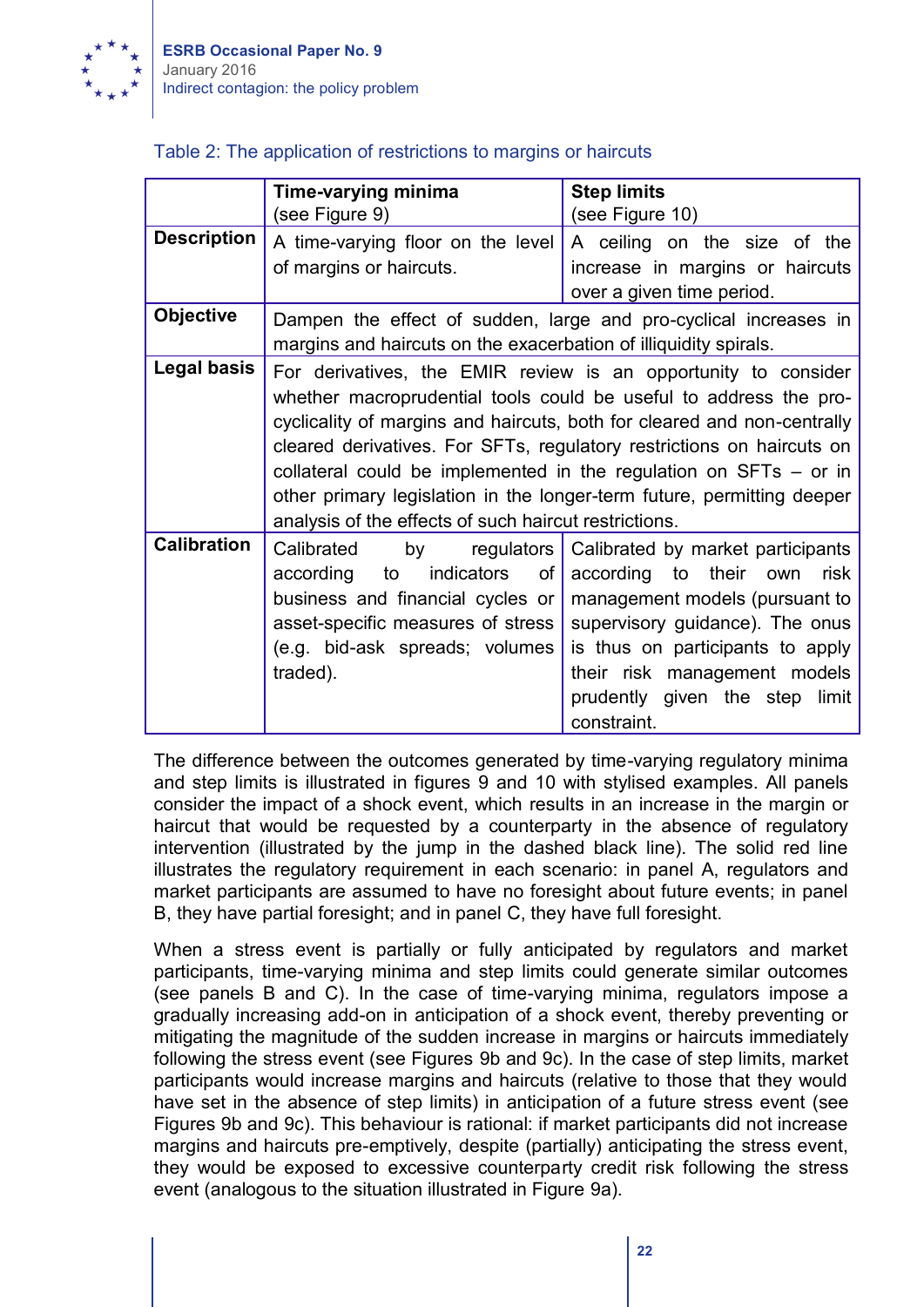

Time-varying minima and step limits would generate different outcomes if regulators and market participants had different expectations regarding the probability of a future stress event. Market participants might have more information regarding future stress probability; step limits would put the onus on market participants to utilise this private information effectively. In addition, market participants are not subject to the political economy problems which could lead to inaction bias in the case of time-varying minima.

Time-varying minima and step limits also differ in their treatment of unanticipated stress events, which occur when no adequate buffer has been built up (see panel A):

- With time-varying minimum requirements, the sudden increase in margins or haircuts occurs unimpeded: in Figure 9a, the dashed black line increases suddenly, as it would in the absence of any regulation on margins or haircuts. In this scenario, there remains an unmitigated systemic risk of a selfreinforcing illiquidity spiral.
- With step limits, by contrast, the increase in margins or haircuts immediately following the stress event is constrained: margins or haircuts may be increased only gradually to the level preferred by the counterparty (see Figure 9a). In this scenario, the risk of a systemic illiquidity spiral is reduced, but potentially with unintended consequences. Short-term trades that are not centrally cleared may not be rolled over, as counterparties would be prevented from demanding adequate insurance against counterparty credit risk. At the extreme, the repo and derivatives markets could evaporate. At the same time, trades that are centrally cleared would generate excessive credit risk for the central counterparty until the CCP is permitted to increase margins and haircuts to their desired level. Given that CCPs are "super systemic" (Tucker, 2014), this risk transfer could increase overall systemic risk. In light of these potential unintended consequences, the imposition of step limits on increases in margins or haircuts should be considered carefully.<sup>33</sup>

**Both time-varying minima and step limits have substantial potential to dampen the risk of illiquidity spirals.** Their effectiveness in practice depends on calibration and implementation. Setting minimum margin requirements too high, for example, would partially impede risk-sharing and therefore increase the cost of intermediation (Goodhart *et al*, 2012). Moreover, a broad application across products and markets is important to limit regulatory arbitrage (Brumm *et al*, 2015). The same point holds across jurisdictions: in the presence of significant regulatory differences across jurisdictions, activity could shift to regions where regulation is less restrictive. Cooperation across jurisdictions in the implementation of restrictions on margins and haircuts is therefore essential.

<sup>&</sup>lt;sup>33</sup> The systemic importance of CCPs underscores the importance of designing a credible resolution framework for CCPs (Cœuré, 2014; Duffie, 2015). Central banks could also consider extending access to lender of last resort facilities to CCPs (see EMIR, recital 71). Granting CCPs access to central bank liquidity could reduce the risk that a CCP would contribute to a system-wide illiquidity spiral by fire-selling collateral in the event of a default by a clearing member, albeit at the potential cost of greater moral hazard. In November 2014, the Bank of England announced that CCPs operating in UK markets may apply for participation in the sterling monetary framework, including the Bank of England's discount window.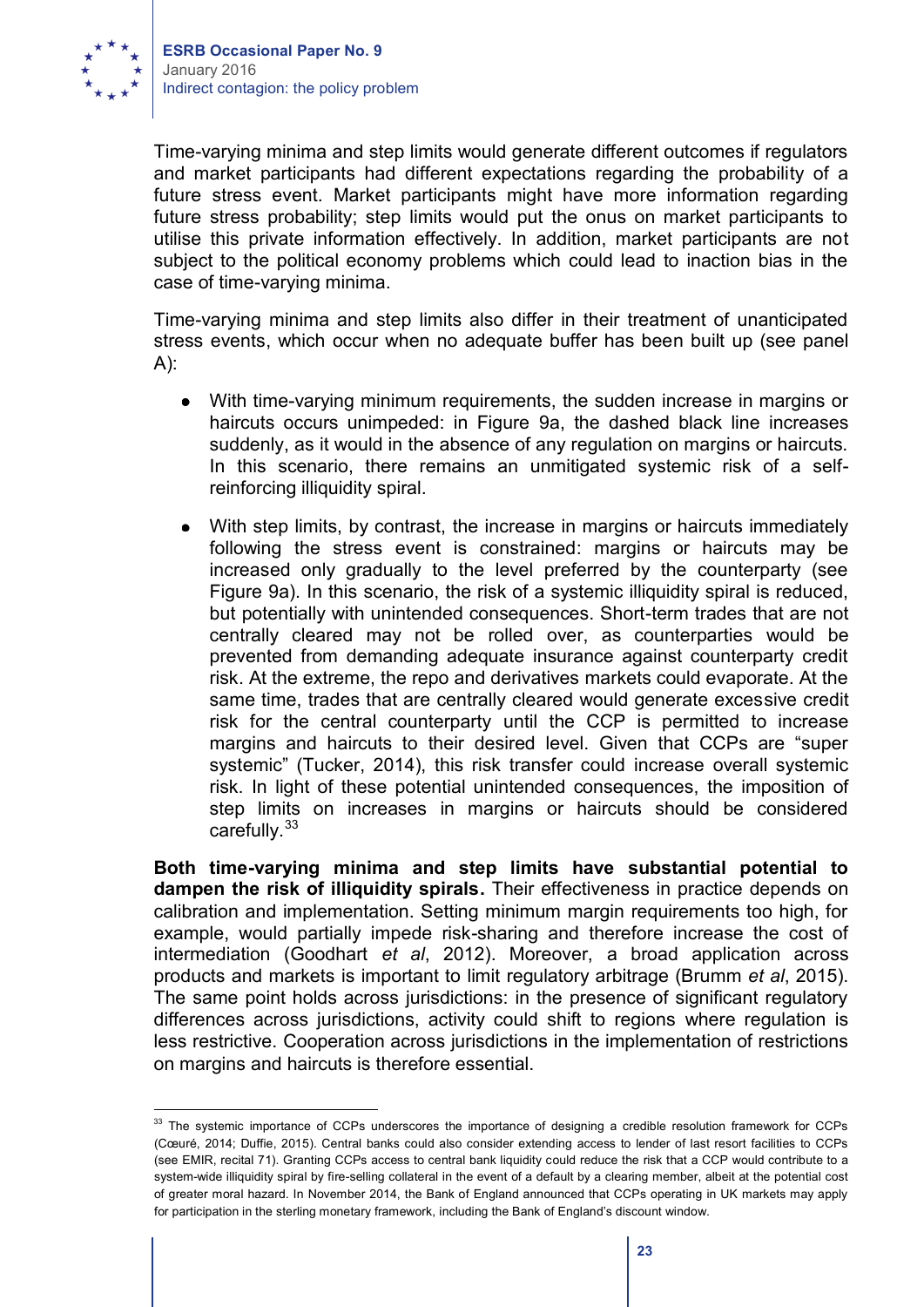

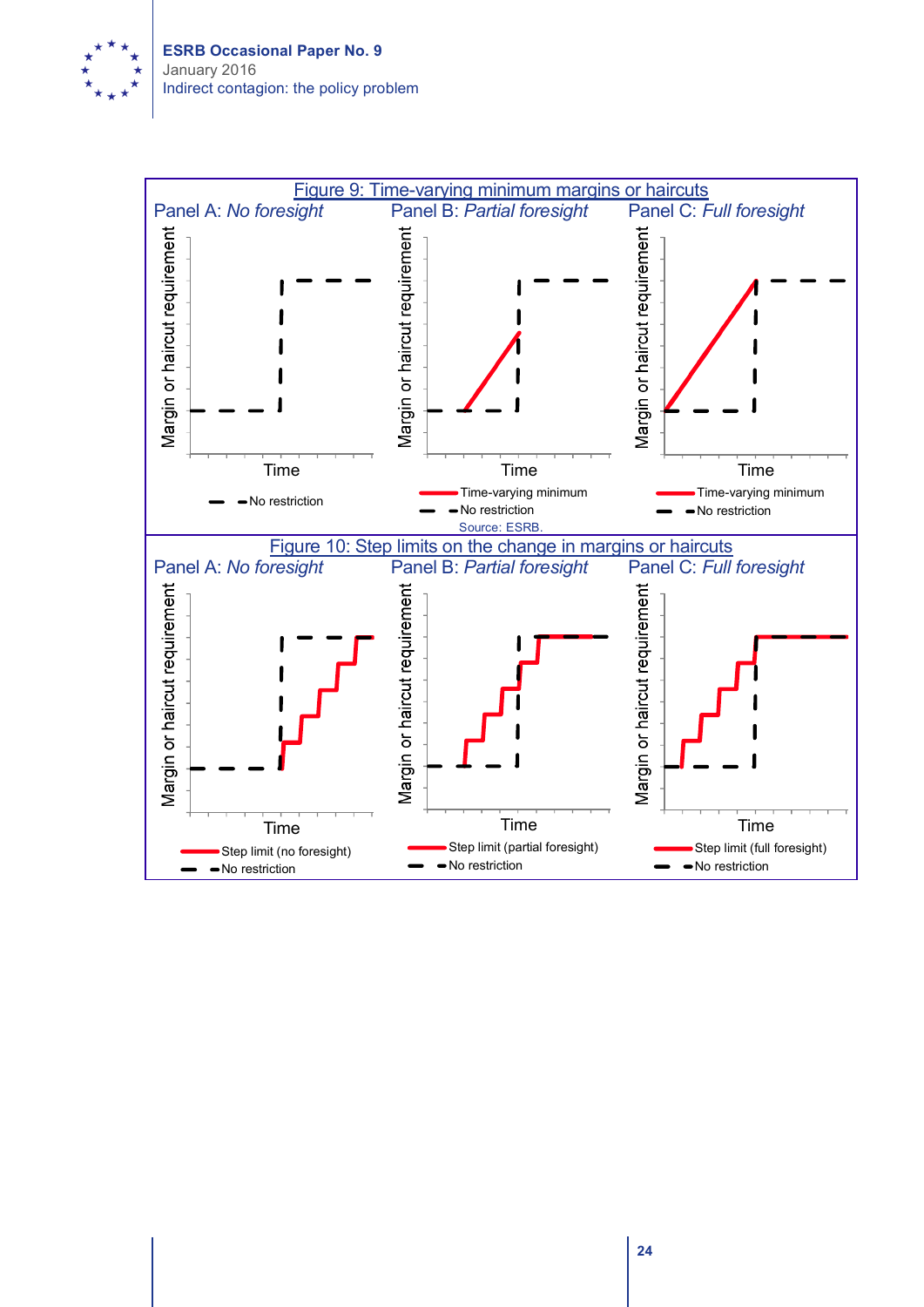

#### **Part C: Information disclosure**

The policy objective is to mitigate negative information spillovers, and thus to prevent negative externalities at times of systemic financial stress.

Policymakers could utilise their information advantage over market participants to reduce noise and uncertainty. This policy is particularly beneficial at times of stress, when uncertainty can cause market liquidity to deteriorate rapidly. In this sense, generous and credible information disclosure can help to limit indirect contagion and potentially prevent a materialisation of systemic risk. As Lo (2013) writes:

*"Policymakers would do well to focus more on clear, accurate, timely, and regular communication with the public throughout periods of significant turmoil, irrespective of the cause. Only through such trusted communication can fear be successfully managed, and ultimately, eliminated. If active management of fear involves greater communication and transparency, a prerequisite is the collection and dissemination of information regarding systemic risk."* 

Authorities can choose the level of granularity, complexity, frequency and publication lag of the information disclosure in order to reap the benefits of information disclosure while minimising potential costs (Landier and Thesmar, 2011). These costs arise when:

- the information innovation exacerbates the asymmetry in market participants' knowledge, as processing the information is costly (Pagano and Volpin, 2010);
- market participants place too much emphasis on public information rather their own privately produced information, and therefore overreact to the disclosure of information (Morris and Shin, 2002);
- predatory traders use the information to trigger and exacerbate fire sales of marketable securities (Brunnermeier and Pedersen, 2005);
- market participants subject to the disclosure requirement manipulate the  $\bullet$ disclosed information to their own advantage (Holmström and Milgrom, 1991);
- the information innovation reveals bad fundamental news without any remedy, such as adequate capital and liquidity buffers and a credible resolution regime (Vives, 2014).

The effectiveness of this policy depends on the credibility of the competent authority. Ad hoc disclosure of information could suffer from credibility problems, since market participants may suspect that the newly released information has been selectively disclosed. To solve this credibility problem, authorities should aim to build credibility over time by committing to regular disclosure of information. Regularly disclosed information is also likely to be of higher quality. Examples of high-quality regular information disclosure in the US include the call reports for banks and 13Fs for asset managers and life insurers.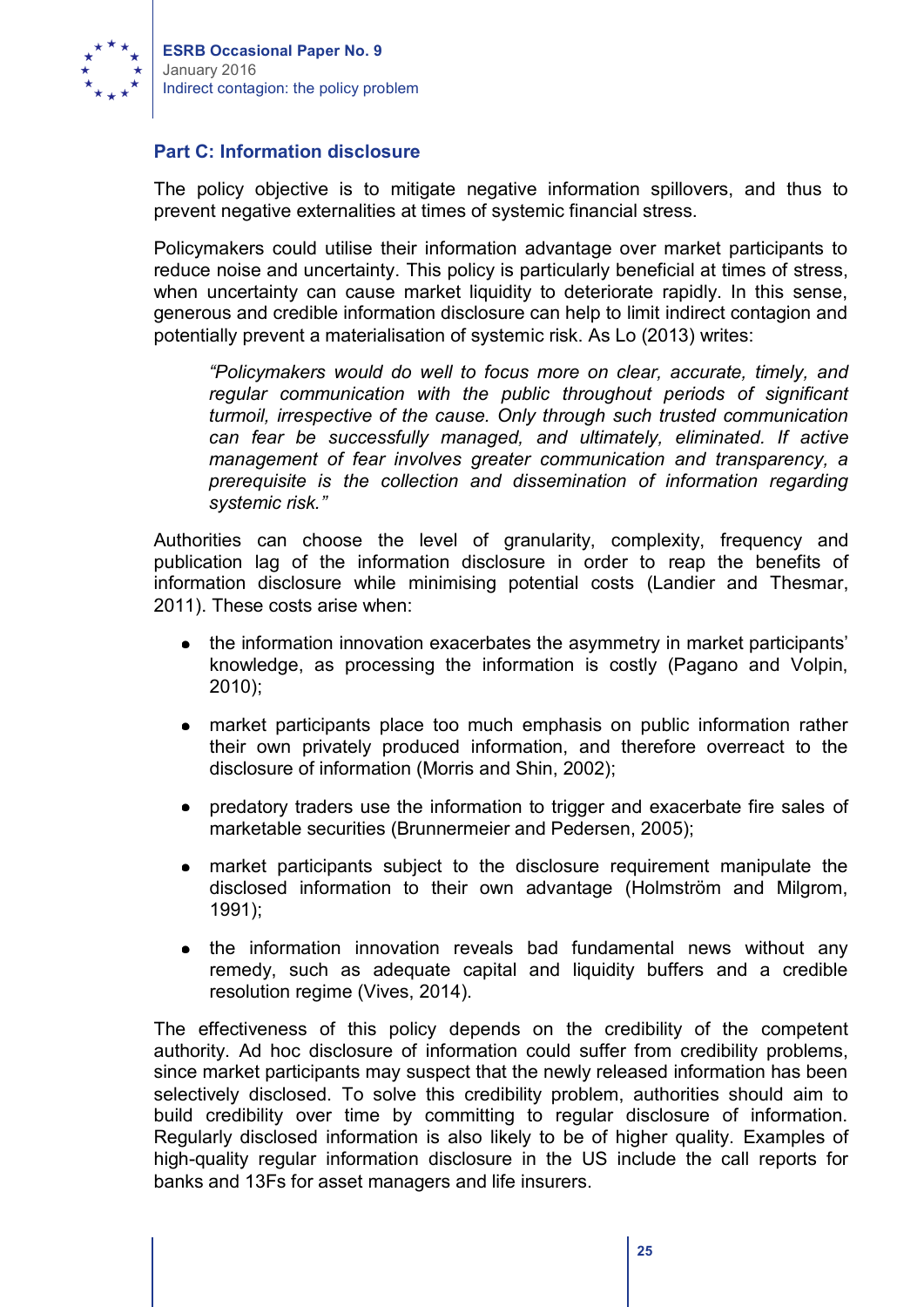

Once credibility is established, authorities could consider *targeted* information disclosure to alleviate specific market concerns at times of stress. The alleviation of market concerns regarding euro area banks' asset quality following the ECB's disclosure of information as part of its comprehensive assessment is an example of how targeted information disclosure can be successful. To formalise the process of information disclosure, the proposed policy would require the following steps to be taken by the relevant authority. A competent authority with a macroprudential oversight function would be particularly well-suited to this task given its mandate to identify and monitor sources of systemic risk across institutions, markets and market infrastructure.

- $\bullet$ First, identify the most important channels of (direct and indirect) contagion, which may manifest themselves alone or in combination. Identifying contagion channels would help policymakers to focus their attention on the potential "weak spots" and "reinforcing mechanisms" in the financial system that could lead to direct and, in particular, indirect contagion.
- Second, gather data and information on various forms of interconnectedness  $\bullet$ (direct and indirect links), including various forms of institutions, market segments and market infrastructures. In order for policymakers to have an information advantage, there would need to be broad-based, regular and systematic data collection. Beyond understanding direct links through exposures, it would be essential to explore and uncover possible indirect links, for example through exposure concentrations, correlated exposures or various mechanisms that could magnify the market price channel.  $34$
- Third, create a framework for the comprehensive monitoring of systemic risk. Combining the evolution of interconnectedness with the level of financial stress, and taking into account potential channels of contagion, would facilitate the effective monitoring of systemic risk.

Based on the above steps, policymakers would have an information advantage relative to markets that could be used to mitigate information asymmetries, and potentially to prevent episodes of systemic financial stress, in line with the objectives of macroprudential authorities. Steps 1 to 3 are also necessary conditions for effective application of the macroprudential measures under parts A and B of this section. Effective policy action requires robust informational and analytical support.

<sup>&</sup>lt;sup>34</sup> Competent authorities could also consider whether they have enough policy tools available to limit the formation of "excessive" interconnectedness (e.g. through exposure limits).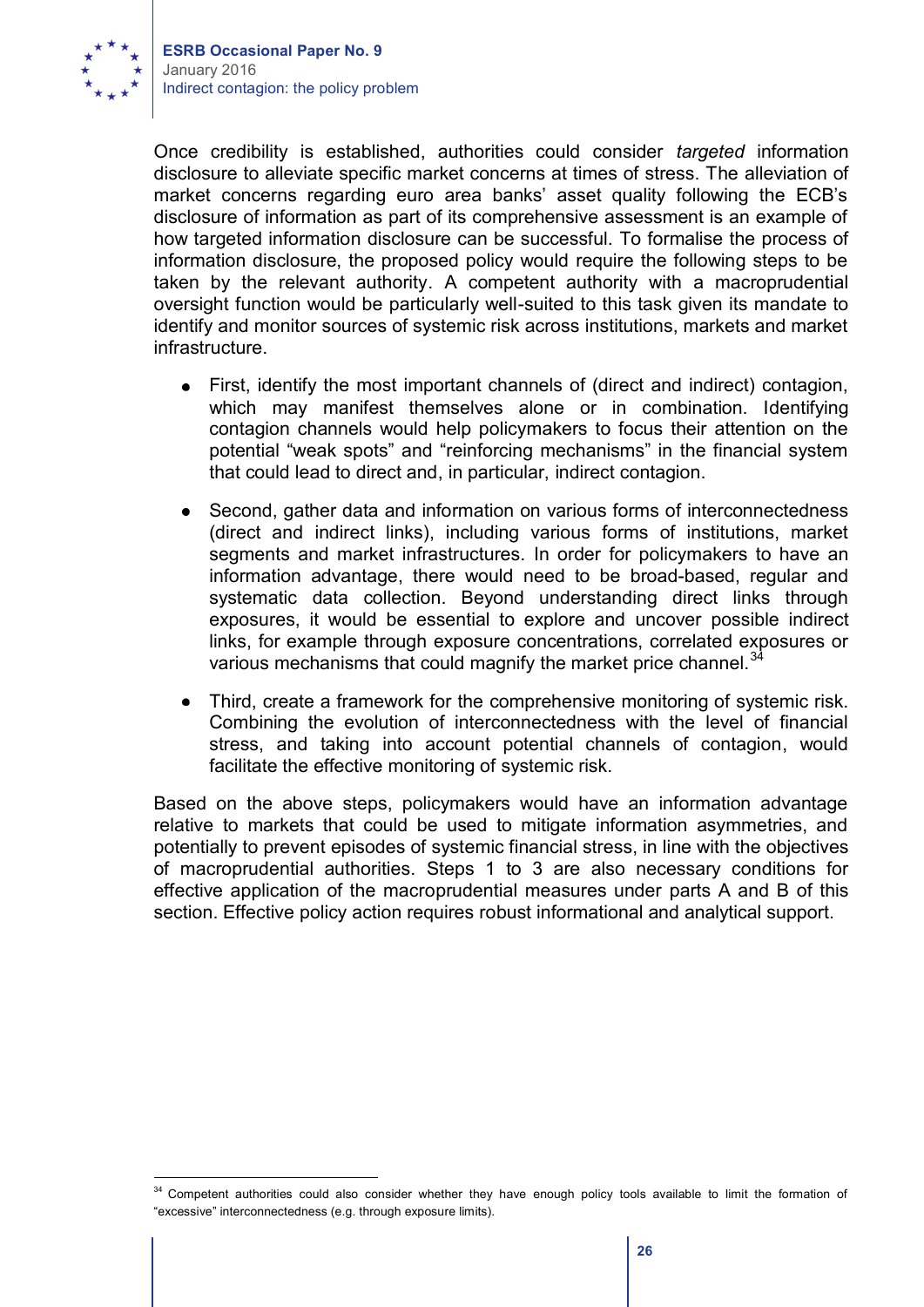

# **Concluding remarks**

This paper explores a framework for identifying and managing indirect contagion. Indirect contagion is the spreading of financial shocks through channels other than the direct contractual relations of financial actors. Indirect contagion almost defines systemic risk – a mechanism through which market failures spread far and wide across the global financial system. A proper understanding of indirect contagion is therefore essential to effective systemic risk management.

The paper has identified two classes of mechanisms that are present in indirect contagion: a price channel and an information channel. Prices transmit shocks to otherwise unrelated parties in the financial system when they hold correlated securities. Information – or a lack of accurate information – leads to defensive behaviour by market participants, which amplifies the impact of negative shocks.

The first important observation is that, since indirect contagion is the spreading of market failures through the financial system, existing reforms aimed at making both individual actors and the system as a whole stronger will also contribute to containing indirect contagion.

In addition, the paper discusses three possible policy innovations which could help authorities to effectively and efficiently contain indirect contagion: the macroprudential use of time-varying and cross-sectional liquidity regulation; restrictions on margins and haircuts; and principles of the effective use of authorities' informational advantage.

The financial crisis has instigated important regulatory reforms designed to make the global financial system more robust. These reforms are being implemented; it will take some time before a comprehensive evaluation of their effects will be possible. The process of developing tools for authorities to enable them to predict, understand, and manage financial crises is well underway, and this paper explores a possible framework for dealing with one of the most challenging aspects of crises.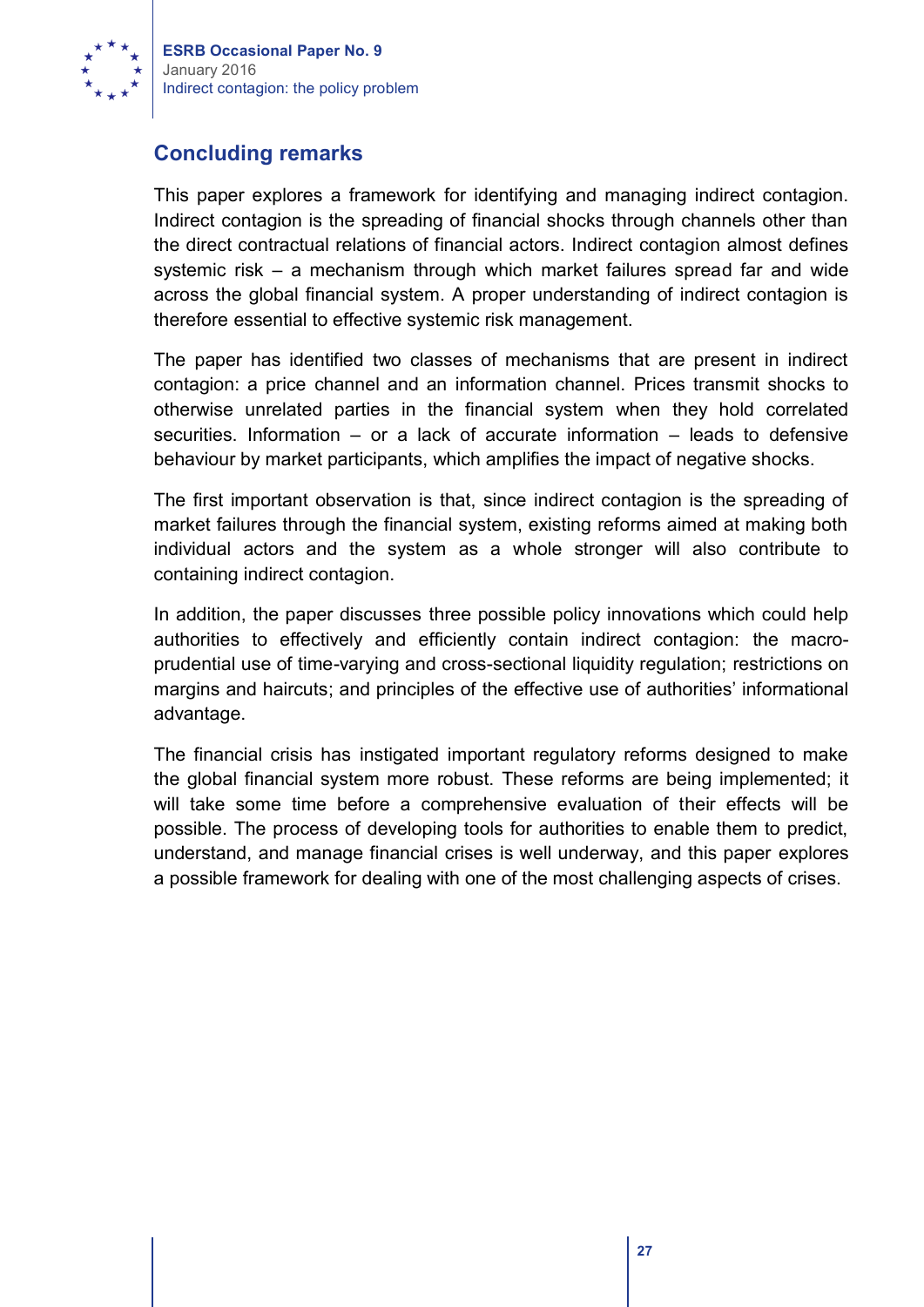

## **References**

Acharya, Viral and Tanju Yorulmazer (2008). "Information contagion and bank herding." *Journal of Money, Credit and Banking*, 40(1): 215-231.

Acharya, Viral, Douglas Gale and Tanju Yorulmazer (2011). "Rollover risk and market freezes." *Journal of Finance*, 66(4): 1177-1209.

Acharya, Viral, Philipp Schnabl and Gustavo Suarez (2013). "Securitization without risk transfer." *Journal of Financial Economics*, 107(3): 515-536.

Acharya, Viral, Itamar Drechsler and Philipp Schnabl (2014). "A pyrrhic victory? Bank bailouts and sovereign credit risk." *Journal of Finance*, 69(6): 2689-2739.

Adrian, Tobias and Hyun Song Shin (2010). "Liquidity and leverage." *Journal of Financial Intermediation*, 19(3): 418-437.

Ahnert, Toni (2014). "Rollover risk, liquidity, and macroprudential regulation." ECB Working Paper no.1667.

Ahnert, Toni and Ali Kakhbod (2015). "Information choice and amplification of financial crises." Mimeo.

Allen, Franklin, Ana Babus and Elena Carletti (2012). "Asset commonality, debt maturity and systemic risk." *Journal of Financial Economics*, 104(3): 519-534.

Alves, Ivan, Stijn Ferrari, Pietro Franchini, Jean-Cyprien Heam, Pavol Jurca, Sam Langfield, Sebastiano Laviola, Franka Liedorp, Antonio Sanchez, Santiago Tavolaro and Guillaume Vuillemey. (2013). "The structure and resilience of the European interbank market." ESRB Occasional Paper no.3.

Aldasoro, Iñaki and Ester Faia (2015). "Systemic loops and liquidity regulation." CEPR Discussion Paper no.10918.

Alves, Ivan, Stijn Ferrari, Pietro Franchini, Jean-Cyprien Heam, Pavol Jurca, Sam Langfield, Sebastiano Laviola, Franka Liedorp, Antonio Sanchez, Santiago Tavolaro and Guillaume Vuillemey. (2013). "The structure and resilience of the European interbank market." ESRB Occasional Paper no.3.

Anand, Kartik, Céline Gauthier and Moez Souissi (2015). "Quantifying contagion risk in funding markets: a model-based stress-testing approach." Bank of Canada Working Paper 2015-32.

Ang, Andrew and Joseph Chen (2002). "Asymmetric correlations of equity portfolios." *Journal of Financial Economics*, 63(3): 443-494.

Bagehot, Walter (1873). *Lombard Street: A Description of the Money Market.*

Bai, Jennie, Arvind Krishnamurthy and Charles-Henri Weymuller (2015). "Measuring liquidity mismatch in the banking sector." Working paper.

BCBS (2013). "Basel III: The liquidity coverage ratio and liquidity risk monitoring tools."

BCBS (2014). "Basel III: The net stable funding ratio."

Bekaert, Geert, Campbell Harvey and Angela Ng (2005). "Market integration and contagion." *Journal of Business*, 78(1): 39-69.

Bernanke, Ben (2012). "Some reflections on the crisis and the policy response." Speech at the Russell Sage Foundation and the Century Foundation Conference on "Rethinking Finance".

BCBS-IOSCO (2015). "Margin requirements for non-centrally cleared derivatives."

Bicu, Andreea, Daniela Bunea and Michael Wedow (2014). "Initial considerations regarding a macroprudential instrument based on the net stable funding ratio." ECB Financial Stability Review (November).

BIS-CGFS (2010). "The role of margin requirements and haircuts in procyclicality." Committee on the Global Financial System, Paper no.36.

Bonfim, Diana and Moshe Kim (2014). "Liquidity risk in banking: is there herding?" European Banking Center Discussion Paper No. 2012-024.

Brumm, Johannes, Michael Grill, Felix Kubler and Karl Schmedders (2015). "Margin regulation and volatility." *Journal of Monetary Economics*, 75(C): 54-68.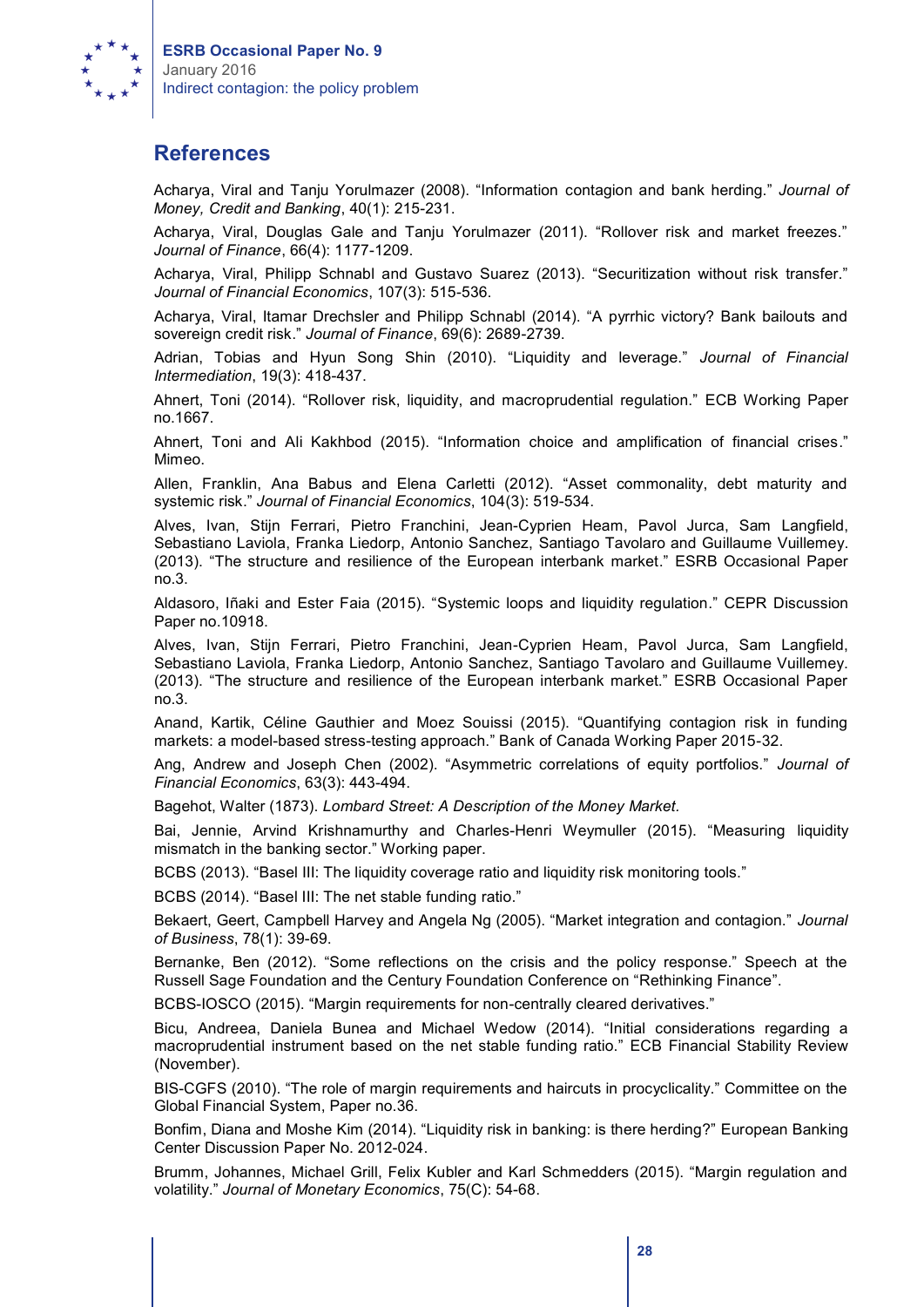

Brunnermeier, Markus K and Lasse Heje Pedersen (2005). "Predatory trading." *Journal of Finance*, 60: 1825-1863.

Brunnermeier, Markus and Lasse Heje Pedersen (2009). "Market liquidity and funding liquidity." *Review of Financial Studies*, 22(6): 2201-2238.

Brunnermeier, Markus, Laurent Clerc and Martin Scheicher (2013). "Assessing contagion risks in the CDS market." In: Banque de France Financial Stability Review no.17.

Brunnermeier, Markus and Martin Oehmke (2013). "Bubbles, financial crises, and systemic risk." In: *Handbook of the Economics of Finance*, George Constantinides, Milton Harris and Rene Stulz (eds.), Elsevier.

Brunnermeier, Markus, Gary Gorton and Arvind Krishnamurthy (2014). "Liquidity mismatch." In: *Risk Topography*, University of Chicago Press.

Caballero, Ricardo and Alp Simsek (2013). "Fire sales in a model of complexity." *Journal of Finance*, 68(6): 2549-2587.

Calomiris, Charles and Joseph Mason (2003). "Consequences of US bank distress during the depression." *American Economic Review*, 93(3): 937-47.

Cœuré, Benoit (2014). "Central counterparty recovery and resolution." Speech.

Copeland, Adam, Darrell Duffie, Antoine Martin and Susan McLaughlin (2012). "Key mechanics of the US tri-party repo market." Federal Reserve Bank of New York Economic Policy Review (November).

Corsetti, Giancarlo, Marcello Pericoli and Massimo Sbracia (2005). "'Some contagion, some interdependence': More pitfalls in tests of financial contagion." *Journal of International Money and Finance*: 24(8): 1177-1199.

Covitz, Daniel, Nellie Liang and Gustavo Suarez (2013). "The evolution of a financial crisis: Collapse of the asset-backed commercial paper market." *Journal of Finance*, 68(3): 815-848.

Degryse, Hans and Gregory Nguyen (2007). "Interbank exposures: an empirical examination of contagion risk in the Belgian banking system." *International Journal of Central Banking*, 3(2): 123- 171.

Diamond, Douglas and Philip Dybvig (1983). "Bank runs, deposit insurance, and liquidity." *Journal of Political Economy*, 91(3): 401-419.

Drechsler, Itamar, Thomas Drechsel, David Marques-Ibanez and Philipp Schnabl (2016). "Who borrows from the lender of last resort?" *Journal of Finance*, forthcoming.

Duarte, Fernando and Thomas Eisenbach (2015). "Fire-sale spillovers and systemic risk." Federal Reserve Bank of New York Staff Report no.645.

Duffie, Darrell (2010). "The failure mechanics of dealer banks." *Journal of Economic Perspectives*, 24(1): 51-72.

Duffie, Darrell (2015). "Resolution of failing central counterparties." In *Making Failure Feasible: How Bankruptcy Reform Can End 'Too Big To Fail'* by Kenneth Scott and John Taylor (eds.), Hoover Institution Press.

Duijm, Patty and Peter Wierts (2016). "The effects of liquidity regulation on bank assets and liabilities." *International Journal of Central Banking*, forthcoming.

Elsinger, Helmut, Alfred Lehar and Martin Summer (2006). "Assessment for banking systems." *Management Science*, 52(9):1301-1314.

ESRB (2013). "Recommendation of the ESRB on intermediate objectives and instruments of macroprudential policy."

ESRB (2014). "The ESRB Handbook on operationalising macroprudential policy in the banking sector."

European Commission (2015a). "Green paper: Building a capital markets union."

European Commission (2015b). "Call for evidence: EU regulatory framework for financial services."

Ferrara, Gerardo, Sam Langfield, Zijun Liu and Tomohiro Ota (2016). "Systemic liquidity risk in the interbank market." Bank of England Working Paper.

Forbes, Kristin and Roberto Rigobon (2002). "No contagion, only interdependence: Measuring stock market comovements." *Journal of Finance*, 57(5): 2223-2261.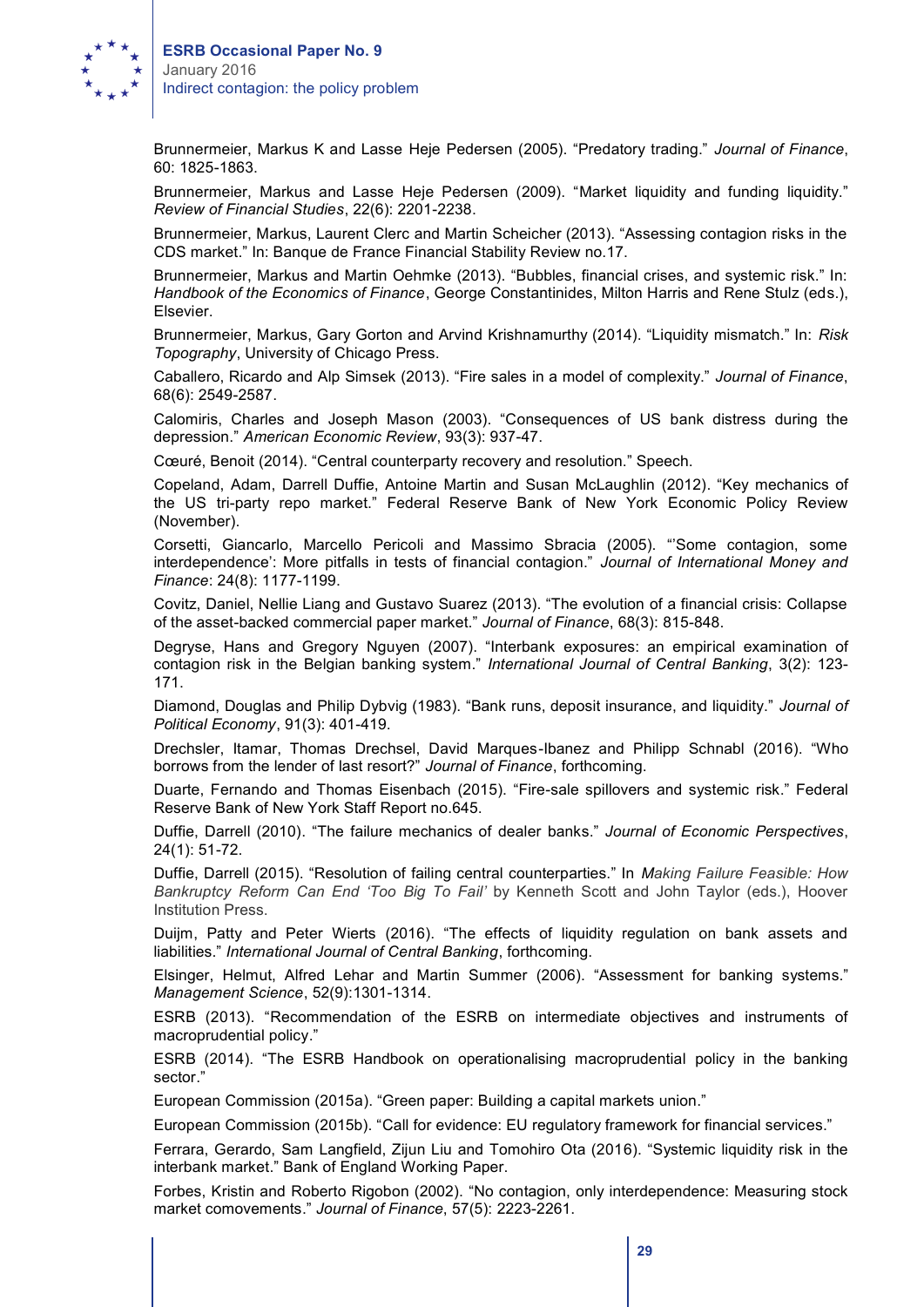

Financial Stability Board (2013). "Strengthening oversight and regulation of shadow banking: Policy framework for addressing shadow banking risks in securities lending and repos."

FSB (2014). "Financial Stability Board reports to G20 leaders on financial regulatory reform progress."

FSB (2015). "Regulatory framework for haircuts on non-centrally cleared securities financing transactions."

Furfine, Craig (2003). "Interbank exposures: quantifying the risk of contagion." *Journal of Money, Credit and Banking*, 35(1):111-128.

G20 (2009). "G20 leaders' statement: the Pittsburgh summit."

Gai, Prasanna and Sujit Kapadia (2010). "Contagion in financial networks." *Proceedings of the Royal Society*, 466(2120): 2401-2423.

Goldstein, Itay and Ady Pauzner (2005). "Demand deposit contracts and the probability of bank runs." *Journal of Finance*, 60(3): 1293-1327.

Goodhart, Charles, Anil Kashyap, Dimitrios Tsomocos and Alexandros Vardoulakis. "Financial regulation in general equilibrium." NBER Working Paper no.17909.

Gorton, Gary and Andrew Metrick (2012). "Securitized banking and the run on repo." *Journal of Financial Economics*, 104(3): 425-451.

Greenwood, Robin, Augustin Landier and David Thesmar (2015). "Vulnerable banks." *Journal of Financial Economics*, 115(3): 471-485.

Farhi, Emmanuel and Jean Tirole (2012). "Collective moral hazard, maturity mismatch and systemic bailouts." American Economic Review, 102(1): 60-93.

Hardouvelis, Gikas A. and Panayiotis Theodossiou (2002). "The asymmetric relation between initial margin requirements and stock market volatility across bull and bear markets." *Review of Financial Studies*, 15(5): 1525-1559.

Hardy, Daniel and Philipp Hochreiter (2014). "A simple macroprudential liquidity buffer." IMF Working Paper no.14/235.

Hasan, Iftekhar and Gerald Dwyer (1994). "Bank runs in the free banking period." *Journal of Money, Credit and Banking*, 26(2): 271-88.

Hill, Jonathan (2014). "Capital markets union – finance serving the economy." Speech.

Hill, Jonathan (2015). "Finance at your service – capital markets union as an instrument of sustainable growth." Speech.

Holmström, Bengt and Paul Milgrom (1991). "Multi-task principal-agent problems: incentive contracts, asset ownership and job design." *Journal of Law, Economics and Organization*, 7: 24-52.

International Capital Market Association (2014). "European repo market survey." 26.

Iyer, Rajkamal and José-Luis Peydró (2011). "Interbank contagion at work: Evidence from a natural experiment." *Review of Financial Studies*, 24(4): 1337-1377.

Jacklin, Charles and Sudipto Bhattacharya (1988). "Distinguishing panics and information-based bank runs: Welfare and policy implications." *Journal of Political Economy*, 96(3): 568-592.

Juncker, Jean-Claude (2014). "A new start for Europe: My agenda for jobs, growth, fairness and democratic change." Opening statement in the European Parliament plenary session.

Landier, Augustin and David Themsar (2011). "Regulating systemic risk through transparency: tradeoffs in making the data public." NBER book on Systemic Risk, edited by Markus Brunnermeier and Arvind Krishnamurthy.

Langfield, Sam and Marco Pagano (2016). "Bank bias in Europe: Effects on systemic risk and growth." *Economic Policy*, 31(85): 51-106.

Lo, Andrew (2013). "On fear, greed and financial crisis." In: *Handbook of Systemic Risk*, Cambridge University Press.

Longin, François and Bruno Solnik (2001). "Extreme correlation of international equity markets." *Journal of Finance*, 56(2): 649-676.

Lopez, Pierlauro (2015). "Rankings of bank vulnerability and systemicity." Mimeo.